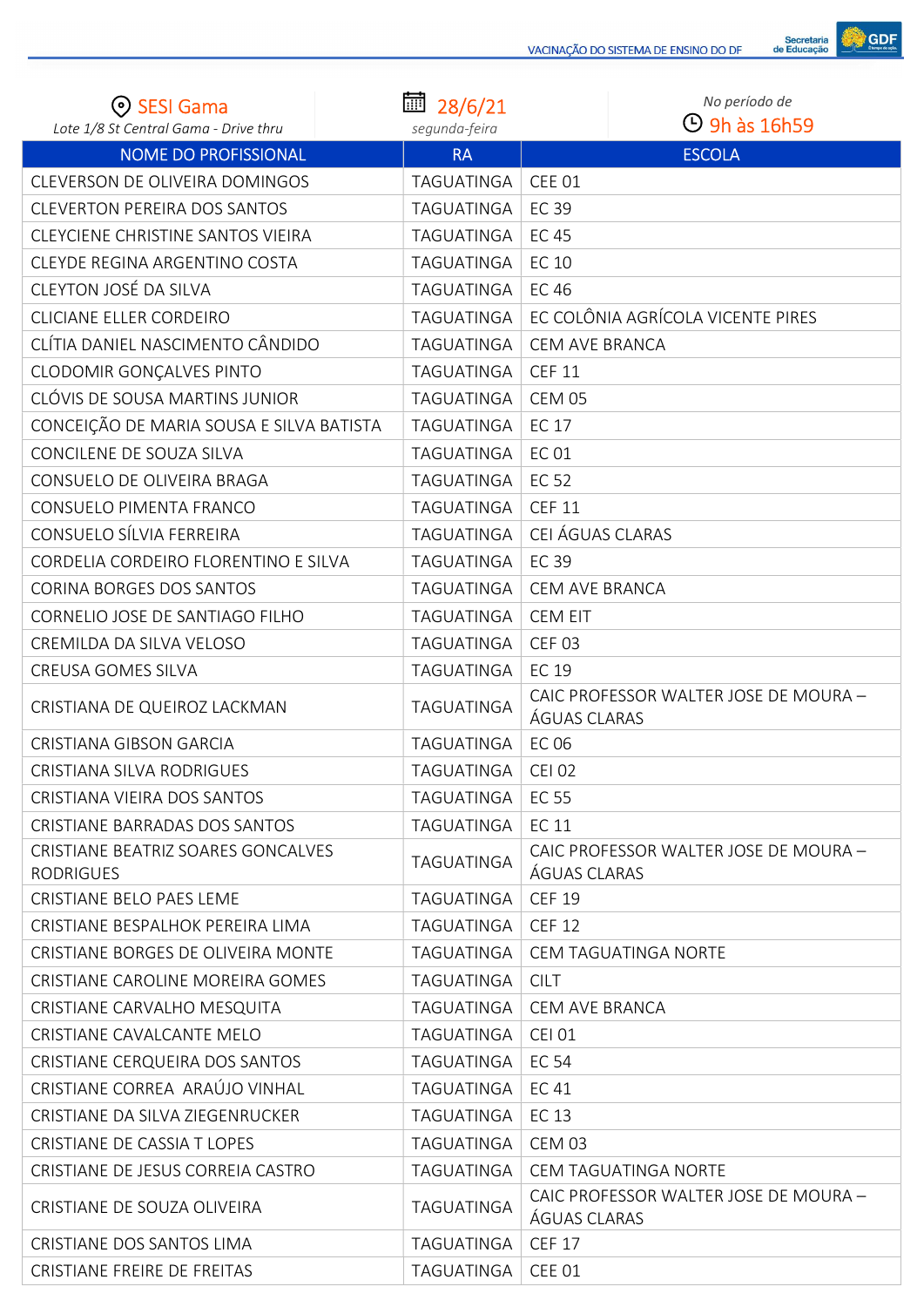

| <b>SESI Gama</b><br>Lote 1/8 St Central Gama - Drive thru | 扁<br>28/6/21<br>segunda-feira | No período de<br>$\Theta$ 9h às 16h59                 |
|-----------------------------------------------------------|-------------------------------|-------------------------------------------------------|
| <b>NOME DO PROFISSIONAL</b>                               | <b>RA</b>                     | <b>ESCOLA</b>                                         |
| CRISTIANE MACEDO DA SILVA                                 | TAGUATINGA                    | <b>CEM 03</b>                                         |
| CRISTIANE MARQUES DA SILVA                                | TAGUATINGA                    | <b>CEM 03</b>                                         |
| CRISTIANE MATIDA DE MELO DEL FIACO                        | <b>TAGUATINGA</b>             | CAIC PROFESSOR WALTER JOSE DE MOURA -<br>ÁGUAS CLARAS |
| CRISTIANE MOREIRA DE MATOS                                | TAGUATINGA                    | <b>CEM EIT</b>                                        |
| CRISTIANE NAVARRO E SILVA                                 | TAGUATINGA                    | <b>CEF 05</b>                                         |
| CRISTIANE NOGUEIRA DA SILVA                               | TAGUATINGA                    | CAIC PROFESSOR WALTER JOSE DE MOURA -<br>ÁGUAS CLARAS |
| CRISTIANE NUNES LISBOA DE SÁ                              | TAGUATINGA                    | <b>EC 10</b>                                          |
| <b>CRISTIANE NUNES SILVA</b>                              | TAGUATINGA                    | <b>CEI 08</b>                                         |
| CRISTIANE OLIVEIRA ALMEIDA LANZA                          | TAGUATINGA                    | <b>EC 01</b>                                          |
| <b>CRISTIANE SILVA ROBERTO</b>                            | TAGUATINGA                    | <b>EC 54</b>                                          |
| CRISTIANE SOUSA DA NÓBREGA OLIVEIRA                       | TAGUATINGA                    | <b>EC 06</b>                                          |
| CRISTIANE XAVIER DA SILVA                                 | TAGUATINGA                    | <b>CEM 05</b>                                         |
| CRISTIANO DE JESUS BOTAN                                  | TAGUATINGA                    | <b>CED 02</b>                                         |
| CRISTIANO DE OLIVEIRA BARBOSA                             | TAGUATINGA                    | <b>CEM EIT</b>                                        |
| CRISTINA APARECIDA BIANCHI DE SOUZA                       | TAGUATINGA                    | EC BILÍNGUE LIBRAS E PORTUGUÊS ESCRITO                |
| CRISTINA BARRETO RAMALHO                                  | TAGUATINGA                    | EC 02 VICENTE PIRES                                   |
| CRISTINA FERREIRA MARTINS                                 | TAGUATINGA                    | <b>CEM EIT</b>                                        |
| <b>CRISTINA FREITAS TELES</b>                             | TAGUATINGA                    | <b>CEF 11</b>                                         |
| CRISTINA LOPES CELESTINO PEREIRA CAMPOS                   | TAGUATINGA                    | CEI ÁGUAS CLARAS                                      |
| CRISTINA LUCIA GONÇALVES FERREIRA                         | TAGUATINGA                    | <b>CEF 14</b>                                         |
| CRISTINA MELO CARDOSO SIMS                                | TAGUATINGA                    | <b>EC 29</b>                                          |
| CRISTINA SEBASTIANA CUNHA DE SOUZA                        | TAGUATINGA                    | <b>CEF 12</b>                                         |
| CRISTINA SOUSA DE OLIVEIRA                                | TAGUATINGA                    | EC 42                                                 |
| CRISTINA XAVIER DE OLIVEIRA                               | TAGUATINGA                    | CEF VILA AREAL - ÁGUAS CLARAS                         |
| <b>CYBELE BLANCO SABOIA SOARES</b>                        | TAGUATINGA                    | CEF <sub>04</sub>                                     |
| CYBELE MIRANDA DA PAIXAO                                  | TAGUATINGA                    | <b>CEM 03</b>                                         |
| CYNTHIA DE FARIA BATISTA                                  | TAGUATINGA                    | EC 52                                                 |
| DAIANE DE OLIVEIRA ROCHA                                  | <b>TAGUATINGA</b>             | <b>EC08</b>                                           |
| DALILA CORREIA LEITE                                      | TAGUATINGA                    | EC 10                                                 |
| DALILA DA SILVA LEAL FERREIRA                             | TAGUATINGA                    | <b>CEE 01</b>                                         |
| DALMO ALVES DE SOUZA                                      | TAGUATINGA                    | EC 39                                                 |
| DALVA MACHADO DE LIMA                                     | TAGUATINGA                    | EC 41                                                 |
| DALVA MARIA MATOS                                         | TAGUATINGA                    | <b>CEF 19</b>                                         |
| DALVENICE MELO LINHARES                                   | TAGUATINGA                    | EC 46                                                 |
| DAMIANA CRISTINA PEREIRA FELIPE                           | TAGUATINGA                    | <b>EC 01</b>                                          |
| DAMIANA INACIO DA SILVA PIRETO                            | TAGUATINGA                    | EC 42                                                 |
| DANIEL AMORIM DOS SANTOS                                  | TAGUATINGA                    | <b>CEF 14</b>                                         |
| DANIEL BASTOS                                             | TAGUATINGA                    | <b>CED 06</b>                                         |
| DANIEL CORDEIRO DA SILVA FILHO                            | TAGUATINGA                    | <b>CEF 15</b>                                         |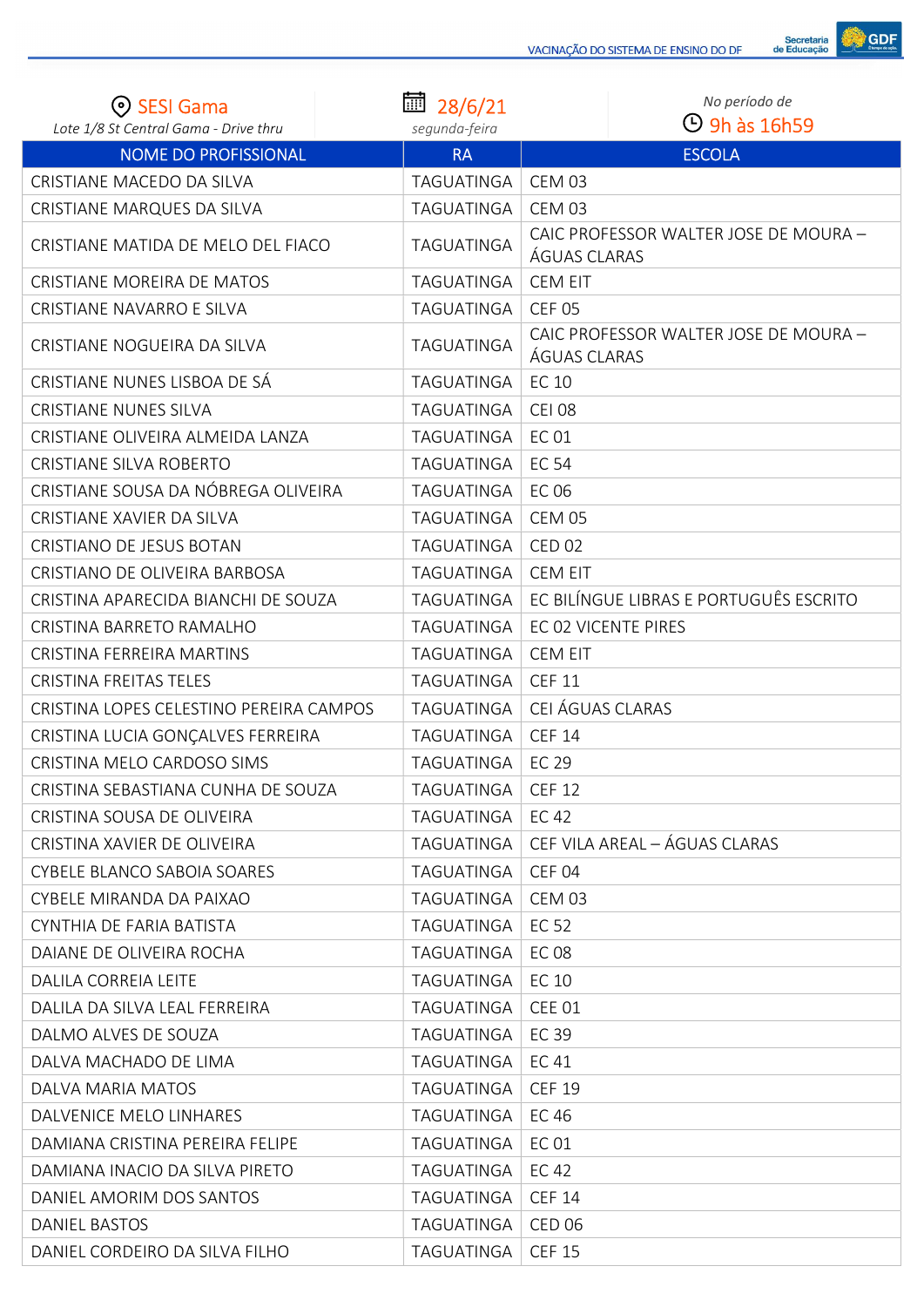

| <b>SESI Gama</b><br>Lote 1/8 St Central Gama - Drive thru | 28/6/21<br>segunda-feira | No período de<br>$\Theta$ 9h às 16h59                 |
|-----------------------------------------------------------|--------------------------|-------------------------------------------------------|
| <b>NOME DO PROFISSIONAL</b>                               | <b>RA</b>                | <b>ESCOLA</b>                                         |
| DANIEL DE OLIVERA LIMA                                    | TAGUATINGA               | <b>CEI 05</b>                                         |
| DANIEL EUSTAQUIO MOTA                                     | TAGUATINGA               | <b>CED 06</b>                                         |
| DANIEL JOAO DA COSTA                                      | TAGUATINGA               | <b>CEM EIT</b>                                        |
| DANIEL LAZARO MEDEIROS                                    | TAGUATINGA               | <b>CEE 01</b>                                         |
| DANIEL VIANA DUARTE                                       | TAGUATINGA               | <b>CEF 17</b>                                         |
| DANIELA DIAS BRAGA JABRANE                                | TAGUATINGA               | <b>CILT</b>                                           |
| DANIELA ABREU FERNANDES GONCALVES                         | TAGUATINGA               | EC 42                                                 |
| DANIELA BARBOSA SOARES ARNOLD                             | TAGUATINGA               | <b>CILT</b>                                           |
| DANIELA CANEDO DANTAS E SILVA                             | TAGUATINGA               | CAIC PROFESSOR WALTER JOSE DE MOURA -<br>ÁGUAS CLARAS |
| DANIELA CARDOSO DA SILVA DIAS                             | TAGUATINGA               | <b>EC 39</b>                                          |
| DANIELA DE OLIVEIRA SOUZA SANTOS                          | TAGUATINGA               | <b>EC 54</b>                                          |
| DANIELA DE SOUSA FERNANDES                                | TAGUATINGA               | <b>CEI 04</b>                                         |
| DANIELA FERNANDES CRUCIOL OLIVEIRA                        | TAGUATINGA               | CEF <sub>04</sub>                                     |
| DANIELA FLORES CAVALCANTE AUGUSTO                         | TAGUATINGA               | <b>EC 15</b>                                          |
| DANIELA FRANÇA MARTINS DE ARAÚJO                          | TAGUATINGA               | <b>CEI 05</b>                                         |
| DANIELA LIMA DE SOUSA                                     | TAGUATINGA               | <b>CEF 12</b>                                         |
| DANIELA LUCIO DE OLIVEIRA                                 | TAGUATINGA               | EC 02 VICENTE PIRES                                   |
| DANIELA MARTINS BOTELHO FIUZA                             | TAGUATINGA               | <b>CEF 11</b>                                         |
| DANIELA MESQUITA DOS SANTOS LOBÃO                         | TAGUATINGA               | <b>EC 45</b>                                          |
| DANIELA RIBEIRO VASCONCELOS                               | TAGUATINGA               | CAIC PROFESSOR WALTER JOSE DE MOURA -<br>ÁGUAS CLARAS |
| DANIELA SOUZA DE GUSMÃO                                   | TAGUATINGA               | <b>EC 10</b>                                          |
| DANIELE BRAGA DO NASCIMENTO                               | TAGUATINGA               | EC 29                                                 |
| DANIELE DA SILVA INÁCIO                                   | TAGUATINGA               | EC 46                                                 |
| DANIELE FERNANDES DA SILVA                                | TAGUATINGA               | EC 15                                                 |
| DANIELE GONCALVES CRUVINEL                                | TAGUATINGA               | <b>CILT</b>                                           |
| DANIELE LUCIO DE FREITAS                                  | TAGUATINGA               | EC 02 VICENTE PIRES                                   |
| DANIELE MOURA DE CARVALHO                                 | TAGUATINGA               | <b>EC 46</b>                                          |
| DANIELE PEREIRA DA SILVA LIMA                             | TAGUATINGA               | <b>CED 02</b>                                         |
| DANIELE RODRIGUES PIQUIA GOMES                            | TAGUATINGA               | <b>CEE 01</b>                                         |
| DANIELLA BUARQUES MONTEIRO                                | TAGUATINGA               | <b>EC 27</b>                                          |
| DANIELLA CHRISTINE ALMEIDA                                | TAGUATINGA               | <b>EC 18</b>                                          |
| DANIELLA CRISTINA ZANI VIEIRA                             | TAGUATINGA               | EC 18                                                 |
| DANIELLA DE LIMA E SILVA                                  | TAGUATINGA               | <b>CEM AVE BRANCA</b>                                 |
| DANIELLA SILVA GUEDES DA COSTA                            | TAGUATINGA               | <b>CEF 12</b>                                         |
| DANIELLA SILVA SALES OLIVEIRA                             | TAGUATINGA               | <b>CEI 08</b>                                         |
| DANIELLA VIEIRA ALVES DE LUNA                             | TAGUATINGA               | <b>EC 11</b>                                          |
| DANIELLE ALEXANDRE DE SANTANA                             | TAGUATINGA               | <b>CEF 09</b>                                         |
| DANIELLE CHRISTINA DE SOUSA NUNES                         | TAGUATINGA               | <b>CED 04</b>                                         |
| DANIELLE CHRISTINA SOARES                                 | TAGUATINGA               | EC 27                                                 |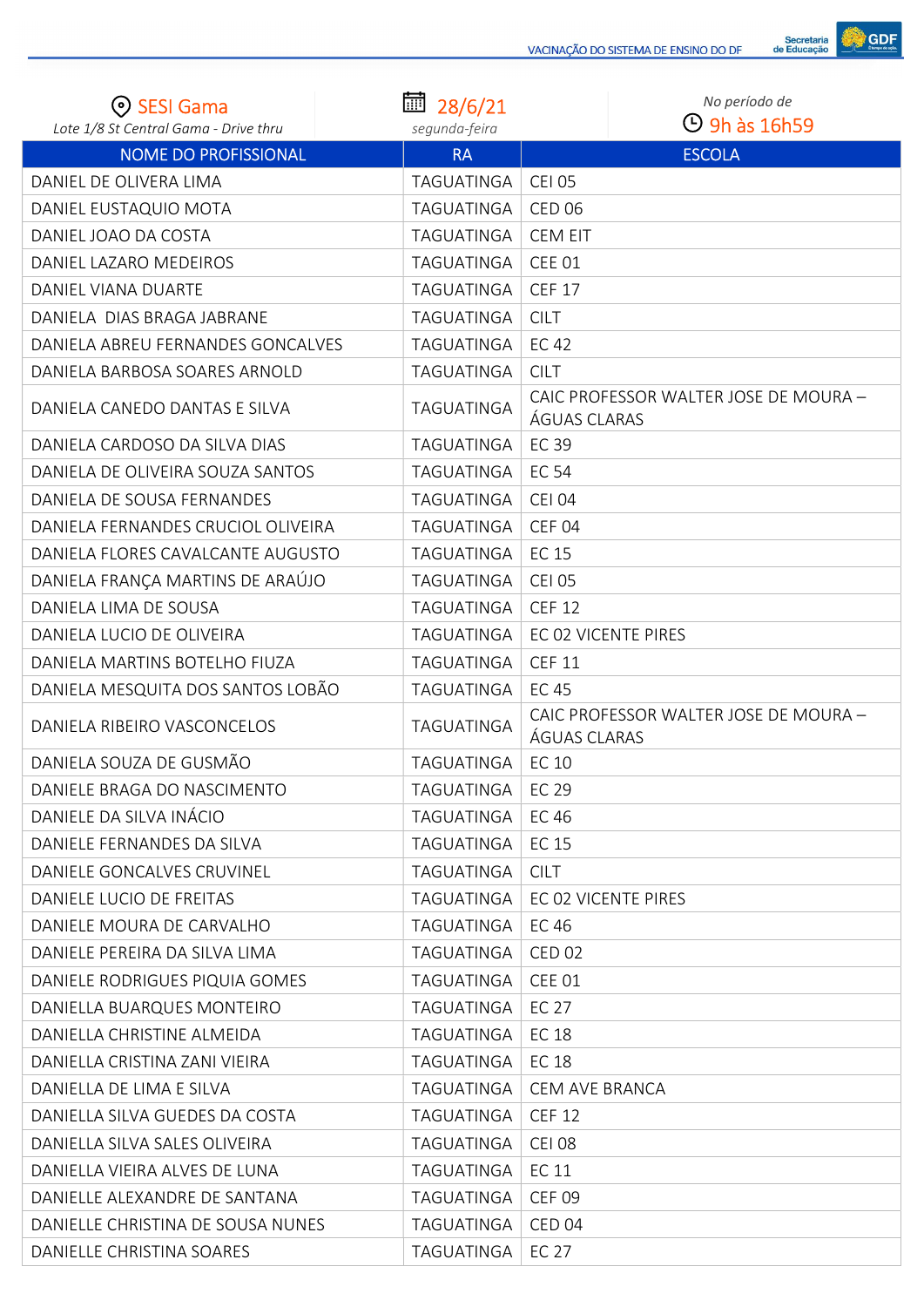

| ⊙ SESI Gama<br>Lote 1/8 St Central Gama - Drive thru | 28/6/21<br>segunda-feira | No período de<br><b>4</b> 9h às 16h59                   |
|------------------------------------------------------|--------------------------|---------------------------------------------------------|
| <b>NOME DO PROFISSIONAL</b>                          | <b>RA</b>                | <b>ESCOLA</b>                                           |
| DANIELLE DE ABREU SILVA                              | TAGUATINGA               | <b>CEI 04</b>                                           |
| DANIELLE FREITAS MACENA                              | TAGUATINGA               | <b>CEF 17</b>                                           |
| DANIELLE PEIXOTO ESCOVEDO                            | TAGUATINGA               | <b>CEE 01</b>                                           |
| DANIEM PEREIRA SILVA                                 | TAGUATINGA               | EC 42                                                   |
| DANILLE GERILA FERREIRA DE MOURA                     | TAGUATINGA               | <b>CEM AVE BRANCA</b>                                   |
| DANILO APARECIDO MENDES DE                           | TAGUATINGA               | CED <sub>07</sub>                                       |
| DANILO BARBOSA LIMA                                  | TAGUATINGA               | <b>CED 06</b>                                           |
| DANILO CORREA BERNARDINO                             | TAGUATINGA               | CEF <sub>05</sub>                                       |
| DANUBIA CANDIDA JARDIM DE OLIVEIRA                   | TAGUATINGA               | <b>EC 50</b>                                            |
| DANUBIA DA CONCEIÇÃO DOS ANJOS                       | TAGUATINGA               | <b>EC 01</b>                                            |
| DANUBIA KELLY ROCHA FERREIRA                         | TAGUATINGA               | <b>EC 17</b>                                            |
| DANY ANDERSON BORGES BENTO                           | TAGUATINGA               | <b>CED 07</b>                                           |
| DAPHNE EVANGELISTA XAVIER                            | TAGUATINGA               | CEM TAGUATINGA NORTE                                    |
| DARCY LOPES NEVES                                    | TAGUATINGA               | CEM AVE BRANCA                                          |
| DARILENE GONÇALVES DE OLIVEIRA                       | TAGUATINGA               | <b>EC 55</b>                                            |
| DARIO MONTEIRO MARQUES                               | TAGUATINGA               | <b>CEM 03</b>                                           |
| DARLA PINHEIRO DA SILVA                              | TAGUATINGA               | <b>EC41</b>                                             |
| DARLENE LUIZA DE SOUZA                               | TAGUATINGA               | CAIC PROFESSOR WALTER JOSE DE MOURA -<br>ÁGUAS CLARAS   |
| DAVID DA SILVA BORGES                                | TAGUATINGA               | <b>CEM EIT</b>                                          |
| DAVID SOUZA MARTINS                                  | TAGUATINGA               | <b>EC 29</b>                                            |
| DAYANA LUSTOSA BRASIL FIGUEIREDO                     | TAGUATINGA               | <b>EC 11</b>                                            |
| DAYANE DA SILVA BORGES                               | <b>TAGUATINGA</b>        | CEM 05                                                  |
| DAYANE RODRIGUES DOS SANTOS                          | TAGUATINGA               | <b>CEI 05</b>                                           |
| DAYANNE MORATO ORNELAS SIMPLICIO                     | TAGUATINGA               | <b>CEM 05</b>                                           |
| DAYSE FERREIRA DA MOTTA AMORIM                       | TAGUATINGA               | <b>EC41</b>                                             |
| DAYSE KELLY BARREIROS DE OLIVEIRA                    | TAGUATINGA               | CAIC PROFESSOR WALTER JOSE DE MOURA -<br>ÁGUAS CLARAS   |
| DAYSILANECAMPOS SILVA                                | TAGUATINGA               | EC 11                                                   |
| DEANE ANTUNES CARDOSO MARINHO                        | TAGUATINGA               | EC 42                                                   |
| DEBORA ALMEIDA FERREIRA                              | TAGUATINGA               | <b>CEF 15</b>                                           |
| DÉBORA CONDÉ DE SÁ DANTAS                            | TAGUATINGA               | <b>EC41</b>                                             |
| DEBORA CRISTINA ALIENDRES                            | TAGUATINGA               | <b>CED 06</b>                                           |
| DEBORA PADILHA DA SILVA MACENO                       | TAGUATINGA               | <b>EC 53</b>                                            |
| DEBORA SILMARA FORTUNATO DA SILVA                    | TAGUATINGA               | <b>EC 52</b>                                            |
| DEBORAH CAVALCANTE FERREIRA                          | TAGUATINGA               | <b>EC 15</b>                                            |
| DEBORAH FERRO DE CARVALHO SANTOS                     | TAGUATINGA               | EC COLÔNIA AGRÍCOLA VICENTE PIRES                       |
| DEILTON BENVINDO DE SOUSA                            | TAGUATINGA               | CEP ESCOLA TÉCNICA DE BRASÍLIA – ÁGUAS<br><b>CLARAS</b> |
| DEIMERSON MARINHO RIBEIRO                            | TAGUATINGA               | CEM 05                                                  |
| DEIRDRI SOPHIA DA MOTA RODRIGUES                     | TAGUATINGA               | <b>CED 06</b>                                           |
| DEISE ALVES MACHADO TAVARES                          | TAGUATINGA               | ESCOLA CLASSE 12 DE TAGUATINGA                          |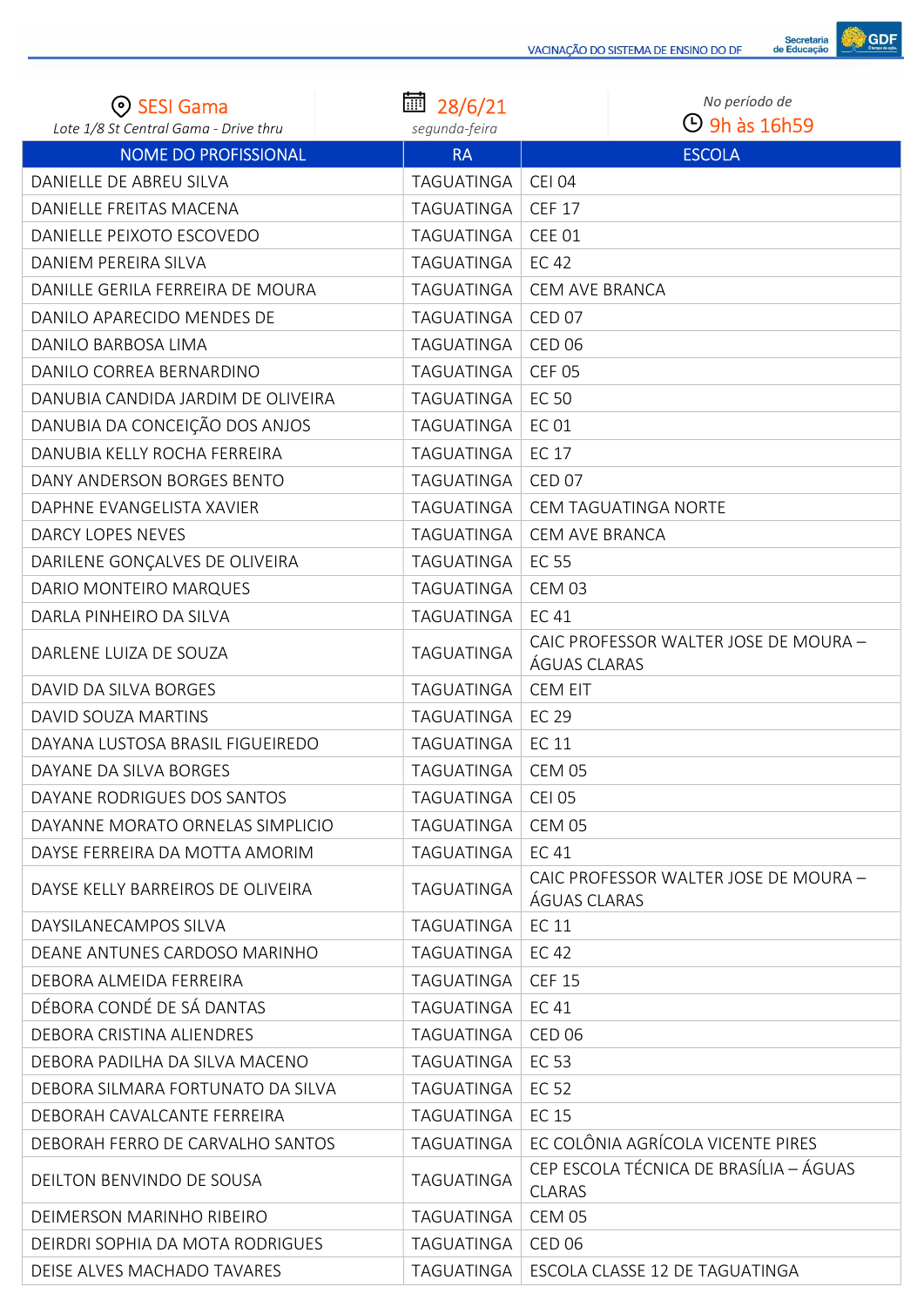

| ⊙ SESI Gama                                          | ■ 28/6/21     | No período de                                           |
|------------------------------------------------------|---------------|---------------------------------------------------------|
| Lote 1/8 St Central Gama - Drive thru                | segunda-feira | $\Theta$ 9h às 16h59                                    |
| <b>NOME DO PROFISSIONAL</b>                          | <b>RA</b>     | <b>ESCOLA</b>                                           |
| <b>DEISE ARAUJO PINTO</b>                            | TAGUATINGA    | <b>CEF 14</b>                                           |
| DEISE KELEN QUEZA DE CARVALHO MARIANO<br>DE OLIVEIRA | TAGUATINGA    | EC 42                                                   |
| DEISE LARISSA PAES ELIZEU CAIXETA                    | TAGUATINGA    | <b>EC 54</b>                                            |
| DEIVERSON ALMEIDA DE SANTANA                         | TAGUATINGA    | <b>EC 55</b>                                            |
| DEIVIANE DE SOUZA CIRINEU                            | TAGUATINGA    | <b>CEE 01</b>                                           |
| DEJAMAR SILVA LEÃO SRDIC                             | TAGUATINGA    | <b>EC41</b>                                             |
| DELACI CONCEIÇÃO DA SILVA OLIVEIRA                   | TAGUATINGA    | <b>CEF 10</b>                                           |
| <b>DELACY ALVES PIRES</b>                            | TAGUATINGA    | <b>EC 19</b>                                            |
| DELANI MARCELE DA CRUZ PEREIRA DE SOUZA              | TAGUATINGA    | <b>EC 16</b>                                            |
| DELCIA DO SOCORRO ERCULANO DE LIMA<br>SEBATA         | TAGUATINGA    | <b>CEM EIT</b>                                          |
| DELCILENE CARVALHO                                   | TAGUATINGA    | <b>EC 54</b>                                            |
| DELIANE JORGE PAIVA                                  | TAGUATINGA    | <b>CEM 05</b>                                           |
| DELVANY FERREIRA JARDIM                              | TAGUATINGA    | <b>EC08</b>                                             |
| <b>DENICE BOLELLI COSTA</b>                          | TAGUATINGA    | <b>CEF 09</b>                                           |
| DENIELLE DE JESUS ALVES                              | TAGUATINGA    | CEM AVE BRANCA                                          |
| DENIS DA SILVEIRA ALVES                              | TAGUATINGA    | CEP ESCOLA TÉCNICA DE BRASÍLIA - ÁGUAS<br><b>CLARAS</b> |
| DENIS LUCIO FEITOSA SANTOS                           | TAGUATINGA    | <b>CEF 12</b>                                           |
| DENISE BOMTEMPO DE OLIVEIRA                          | TAGUATINGA    | <b>CILT</b>                                             |
| DENISE DE SOUSA ROCHA MELCHIOR                       | TAGUATINGA    | <b>EC 15</b>                                            |
| DENISE FERREIRA DE BRITES                            | TAGUATINGA    | <b>CEI 07</b>                                           |
| DENISE FLORENCIO REGIS DINIZ                         | TAGUATINGA    | CAIC PROFESSOR WALTER JOSE DE MOURA -<br>ÁGUAS CLARAS   |
| DENISE GOMES DE ANDRADE BRITO                        | TAGUATINGA    | <b>CEF 03</b>                                           |
| DENISE KARLA TAVARES ROCHA AZEVEDO                   | TAGUATINGA    | <b>CEI 04</b>                                           |
| DENISE MARIA PUGLIESE SEIXAS                         | TAGUATINGA    | EC 50                                                   |
| DENISE MERLI DE CASTRO                               | TAGUATINGA    | <b>EC 29</b>                                            |
| DENISE MOREIRA SANTANA                               | TAGUATINGA    | <b>CEM AVE BRANCA</b>                                   |
| DENISE NOVAIS SOARES                                 | TAGUATINGA    | <b>CEM TAGUATINGA NORTE</b>                             |
| DENISE PORTO DA SILVA                                | TAGUATINGA    | EC 27                                                   |
| DENISE RAMOS HENRIQUES DA SILVA                      | TAGUATINGA    | CAIC PROFESSOR WALTER JOSE DE MOURA -<br>ÁGUAS CLARAS   |
| DENISE RIBEIRO DUTRA                                 | TAGUATINGA    | <b>CEF 09</b>                                           |
| DENISE RODRIGUES CRUZ                                | TAGUATINGA    | <b>CEI 01</b>                                           |
| DENISE TEIXEIRA DE ARAUJO                            | TAGUATINGA    | <b>CED 06</b>                                           |
| DENISE TEIXEIRA DE ARAÚJO                            | TAGUATINGA    | <b>CEF 17</b>                                           |
| DENNYA BALDUINO LEMOS                                | TAGUATINGA    | <b>CEE 01</b>                                           |
| DEODETE ALVES DE MACEDO                              | TAGUATINGA    | EC 27                                                   |
| DERLI GOMES DE LIMA                                  | TAGUATINGA    | CEM 05                                                  |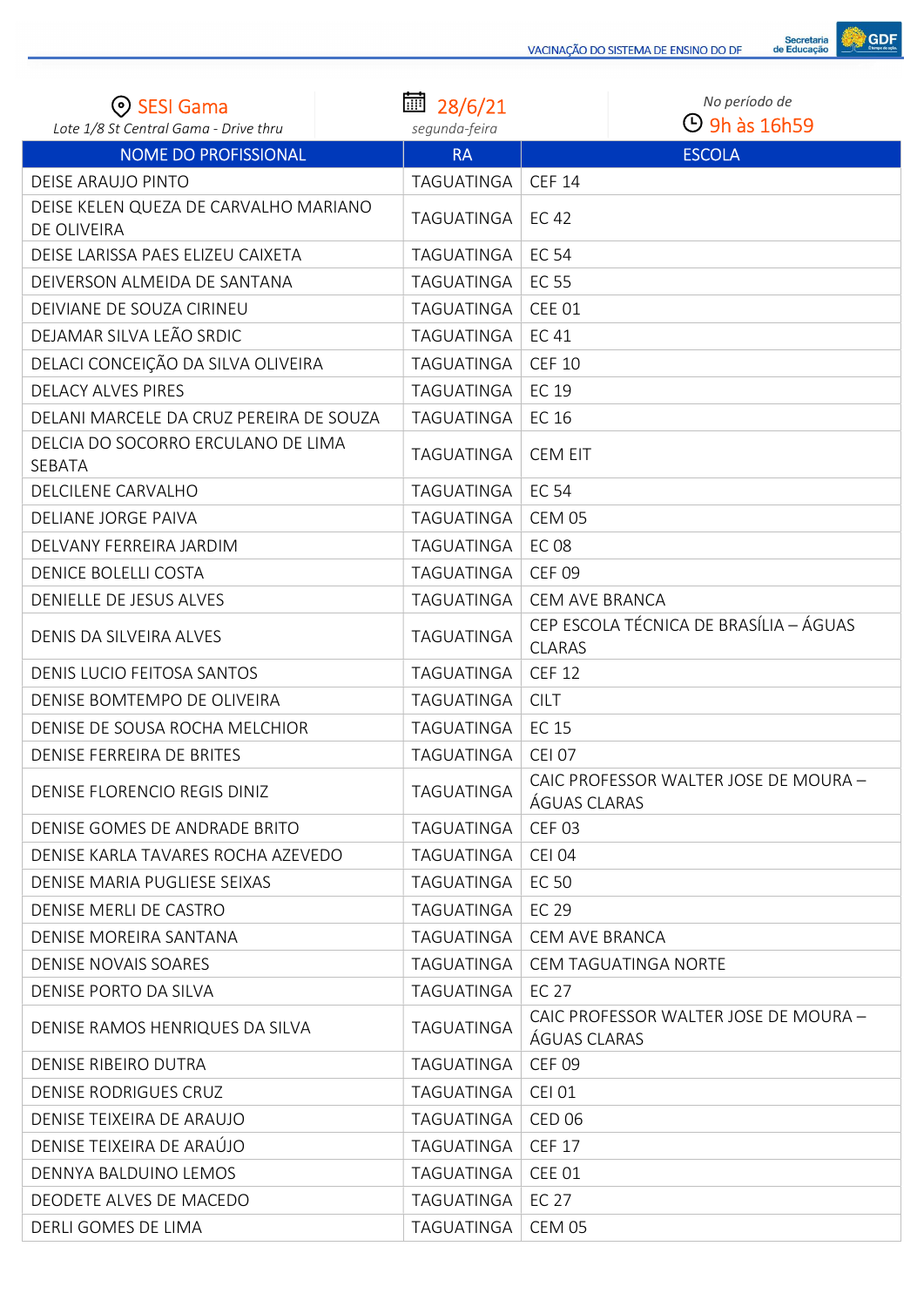

| ⊙ SESI Gama                             | ■ 28/6/21         | No período de                                         |
|-----------------------------------------|-------------------|-------------------------------------------------------|
| Lote 1/8 St Central Gama - Drive thru   | segunda-feira     | $\Theta$ 9h às 16h59                                  |
| <b>NOME DO PROFISSIONAL</b>             | <b>RA</b>         | <b>ESCOLA</b>                                         |
| DERLIENE ROQUE OLIVEIRA                 | TAGUATINGA        | CAIC PROFESSOR WALTER JOSE DE MOURA -<br>ÁGUAS CLARAS |
| DEUSELINA DE MENESES                    | TAGUATINGA        | <b>CEE 01</b>                                         |
| DEUSIMAR BARBOSA DE SOUSA               | TAGUATINGA        | <b>EC 11</b>                                          |
| DEUSIMAR GUIMARÃES DA SILVA             | <b>TAGUATINGA</b> | <b>EC 54</b>                                          |
| DEUZENI ALMEIDA DA CONCEICAO            | TAGUATINGA        | CAIC PROFESSOR WALTER JOSE DE MOURA -<br>ÁGUAS CLARAS |
| DEVAILDE JESUS FERREIRA                 | TAGUATINGA        | <b>CEF 14</b>                                         |
| DEYSE GRAZIELLE OLIVEIRA DA COSTA       | TAGUATINGA        | CAIC PROFESSOR WALTER JOSE DE MOURA -<br>ÁGUAS CLARAS |
| <b>DIEGO FENGLER</b>                    | TAGUATINGA        | <b>CEF 08</b>                                         |
| DIEGO HENRIQUE ARAUJO BRITO DE OLIVEIRA | TAGUATINGA        | <b>CEF 19</b>                                         |
| DIEGO RANGEL LIMA                       | TAGUATINGA        | <b>EC45</b>                                           |
| DIEGO SILVA ALVES                       | TAGUATINGA        | <b>CED 06</b>                                         |
| DILMA MOURA DOS SANTOS                  | TAGUATINGA        | <b>CEF 03</b>                                         |
| DINAIR BERNARDO CAMPOS                  | TAGUATINGA        | <b>CEE 01</b>                                         |
| DINALVA TELES DE MATOS                  | TAGUATINGA        | <b>EC 46</b>                                          |
| DINAMARQUE OLIVEIRA DA SILVA            | TAGUATINGA        | <b>CED 06</b>                                         |
| DINOEL ARAUJO PEREIRA                   | TAGUATINGA        | CEM TAGUATINGA NORTE                                  |
| DIONE CARNAUBA SANTOS                   | TAGUATINGA        | <b>EC 50</b>                                          |
| DIRCE SOUZA DE QUEIROZ                  | TAGUATINGA        | <b>EC 18</b>                                          |
| DIRCENEA REGO BRANDÃO MACEDO            | TAGUATINGA        | <b>EC 19</b>                                          |
| DIVINO MIRANDA DE SOUZA                 | TAGUATINGA        | <b>CEM AVE BRANCA</b>                                 |
| DJANIRA GONÇALVES DOS SANTOS            | <b>TAGUATINGA</b> | CEI 05                                                |
| DONATO PEREIRA DE OLIVEIRA JUNIOR       | TAGUATINGA        | EC 18                                                 |
| DORCAS MARIA DE LIMA ALVES              | TAGUATINGA        | <b>CEF 03</b>                                         |
| DORISDEI VALENTE RODRIGUES              | TAGUATINGA        | <b>CEF 03</b>                                         |
| DORIVANE HONORATO RABELO COUTINHO       | TAGUATINGA        | <b>CEF 15</b>                                         |
| DOUGLAS DOS SANTOS BEZERRA              | TAGUATINGA        | <b>CEM 03</b>                                         |
| DUCILENE DE MORAIS TEIXEIRA             | TAGUATINGA        | EC ARNIQUEIRA                                         |
| <b>DUILIO DOS SANTOS LOPES</b>          | TAGUATINGA        | <b>CED 02</b>                                         |
| DULCELI DO AMARAL E SILVA BUENO         | TAGUATINGA        | CEI ÁGUAS CLARAS                                      |
| DULCILEIDE BARRETO LINHARES DE AZEVEDO  | TAGUATINGA        | <b>CEF 19</b>                                         |
| DULCINÉIA DE MORAIS TEIXEIRA BISPO      | TAGUATINGA        | <b>CEI 08</b>                                         |
| DULCINEIDE ANTUNES DO NASCIMENTO        | TAGUATINGA        | <b>CED 02</b>                                         |
| <b>EBER SCHRITER COSTA</b>              | TAGUATINGA        | <b>EC 01</b>                                          |
| EDEGILZA DE SOUZA E SILVA               | TAGUATINGA        | EC 55                                                 |
| EDENILZA SOUZA E SILVA                  | TAGUATINGA        | <b>CEI 08</b>                                         |
| <b>EDER DRESSLER</b>                    | TAGUATINGA        | CEF VILA AREAL - ÁGUAS CLARAS                         |
| EDIANA IGLESIA DE CARVALHO              | TAGUATINGA        | CEF <sub>08</sub>                                     |
| EDIANE PAULINO DA SILVA                 | TAGUATINGA        | <b>CED 07</b>                                         |
| EDICARLA MARIA FIGUEIREDO DA SILVA      | TAGUATINGA        | EC 16                                                 |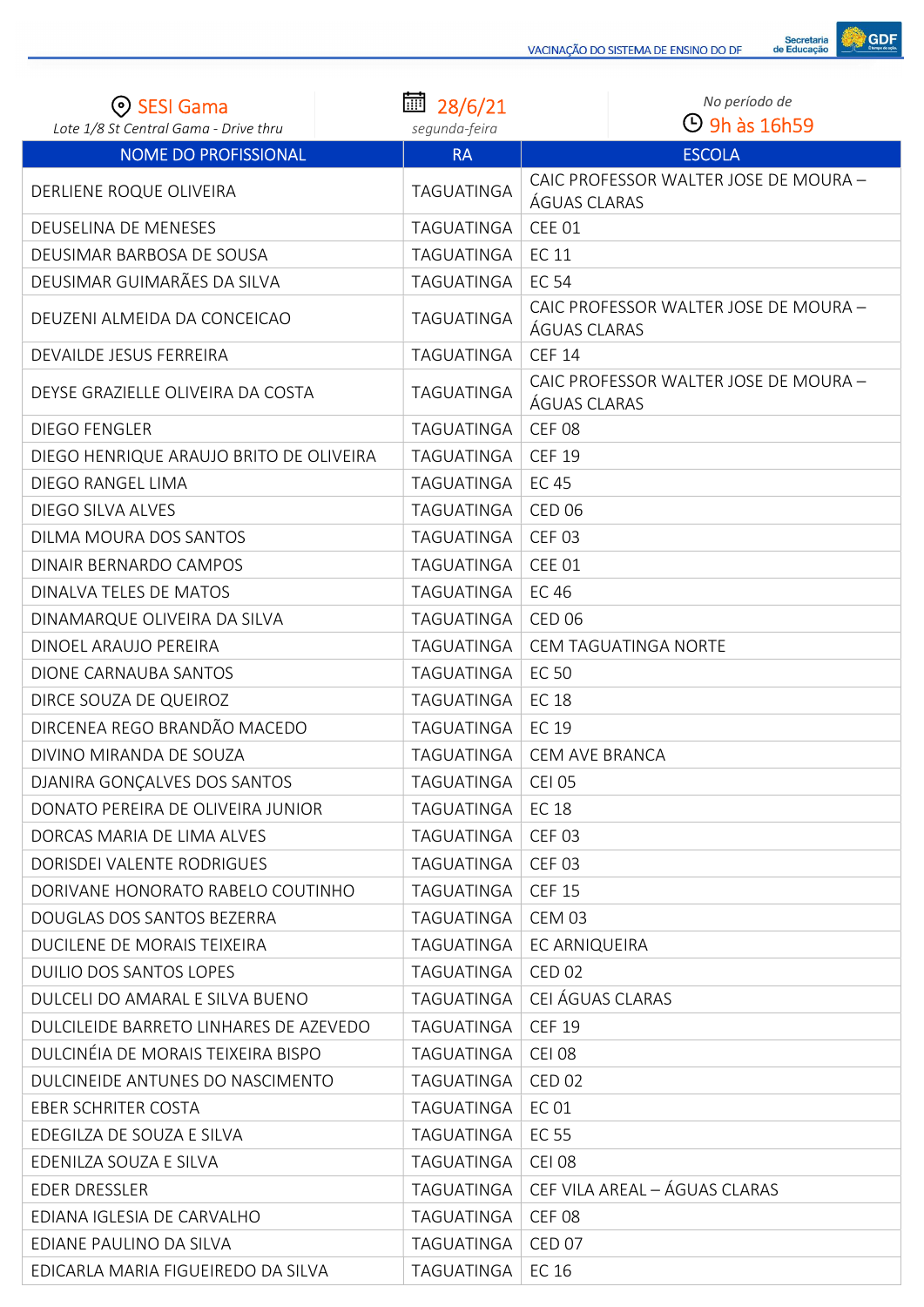

| ⊙ SESI Gama                                                          | 圙 28/6/21                  | No período de<br>$\Theta$ 9h às 16h59  |
|----------------------------------------------------------------------|----------------------------|----------------------------------------|
| Lote 1/8 St Central Gama - Drive thru<br><b>NOME DO PROFISSIONAL</b> | segunda-feira<br><b>RA</b> | <b>ESCOLA</b>                          |
|                                                                      |                            | CEP ESCOLA TÉCNICA DE BRASÍLIA - ÁGUAS |
| <b>EDIGAR SILVA RODRIGUES</b>                                        | TAGUATINGA                 | <b>CLARAS</b>                          |
| EDIGERCIANE ELLER CORDEIRO                                           | TAGUATINGA                 | EC COLÔNIA AGRÍCOLA VICENTE PIRES      |
| EDIJANE AMARAL SILVA                                                 | <b>TAGUATINGA</b>          | CEM TAGUATINGA NORTE                   |
| EDIJANE SILVA SANTOS                                                 | TAGUATINGA                 | ESCOLA CLASSE 12 DE TAGUATINGA         |
| EDILAINE GONÇALVES SPERANDIO DE CASTRO                               | TAGUATINGA                 | EC BILÍNGUE LIBRAS E PORTUGUÊS ESCRITO |
| EDILÉIA GADELHA DO VALE                                              | TAGUATINGA                 | <b>EC 19</b>                           |
| EDILEIDE DA PAIXÃO SOUZA                                             | <b>TAGUATINGA</b>          | <b>EC 08</b>                           |
| EDILENE BARBOSA DE ARAÚJO                                            | TAGUATINGA                 | <b>CEI 07</b>                          |
| <b>EDILENE BRITO CORREA</b>                                          | TAGUATINGA                 | <b>EC 01</b>                           |
| EDILENE COSME DE CARVALHO                                            | TAGUATINGA                 | <b>EC 50</b>                           |
| EDILENE MARIA ALVES                                                  | TAGUATINGA                 | <b>CEM 03</b>                          |
| EDILENE OTAVIANO DOS SANTOS                                          | TAGUATINGA                 | <b>CEF 12</b>                          |
| EDILEUSA PEREIRA DE OLIVEIRA                                         | TAGUATINGA                 | <b>CED 02</b>                          |
| EDILEUZA RODRIGUES DE PAULO                                          | TAGUATINGA                 | <b>EC 06</b>                           |
| EDILSON CAPRINI DOS SANTOS                                           | TAGUATINGA                 | <b>CEM 03</b>                          |
| EDILSON CASSIANO DA SILVA                                            | <b>TAGUATINGA</b>          | <b>EC 11</b>                           |
| EDILSON GINO SILVA                                                   | TAGUATINGA                 | <b>EC 17</b>                           |
| EDILSON GONÇALVES DO ESPIRITO SANTO                                  | <b>TAGUATINGA</b>          | CEM TAGUATINGA NORTE                   |
| EDINA AGUIAR FERREIRA SILVA                                          | TAGUATINGA                 | <b>CEF 17</b>                          |
| EDINALVA BARBOSA SOBRAL                                              | TAGUATINGA                 | EC 39                                  |
| EDINEIA BARBOZA DE SIQUEIRA                                          | TAGUATINGA                 | ESCOLA CLASSE 12 DE TAGUATINGA         |
| EDIVA FÉLIX DA SILVA                                                 | TAGUATINGA                 | <b>CEI 08</b>                          |
| EDIVALDO DA SILVA MACHADO                                            | TAGUATINGA                 | <b>CEF 19</b>                          |
| EDMILDA SANTOS GONÇALVES                                             | TAGUATINGA                 | EC COLÔNIA AGRÍCOLA VICENTE PIRES      |
| EDNA BARBOSA DA COSTA                                                | TAGUATINGA                 | EC COLÔNIA AGRÍCOLA VICENTE PIRES      |
| <b>EDNA CALASANS TELES</b>                                           | TAGUATINGA                 | EC 19                                  |
| EDNA DE FATIMA PEREIRA DE SOUSA                                      | TAGUATINGA                 | <b>CEE 01</b>                          |
| EDNA FRUTUOSO SCHUINA                                                | TAGUATINGA                 | <b>CEE 01</b>                          |
| EDNA FUKUCHI DE SOUSA                                                | TAGUATINGA                 | <b>CILT</b>                            |
| EDNA NASCIMENTO DOS SANTOS SILVA                                     | TAGUATINGA                 | <b>EC 54</b>                           |
| <b>EDNA PEREIRA</b>                                                  | TAGUATINGA                 | <b>CEF 10</b>                          |
| EDNA PEREIRA DE LIMA                                                 | TAGUATINGA                 | CEM EIT                                |
| EDNALDO ALVES DE SOUZA                                               | TAGUATINGA                 | CEM 03                                 |
| EDNALDO VIEIRA DE OLIVEIRA                                           | TAGUATINGA                 | <b>EC 54</b>                           |
| EDNALVA RODRIGUES VIEIRA                                             | TAGUATINGA                 | <b>CEF 08</b>                          |
| EDNELVA FERNANDES DIAS                                               | TAGUATINGA                 | ESCOLA CLASSE 12 DE TAGUATINGA         |
| EDSON COELHO SILVA                                                   | TAGUATINGA                 | <b>CED 06</b>                          |
| EDSON DE OLIVEIRA CARDOSO                                            | TAGUATINGA                 | CEM AVE BRANCA                         |
| EDSON ESTEVAO DOS REIS                                               | TAGUATINGA                 | <b>CILT</b>                            |
| EDSON GERALDO ARRUDA DA SILVA                                        | TAGUATINGA                 | CEM 05                                 |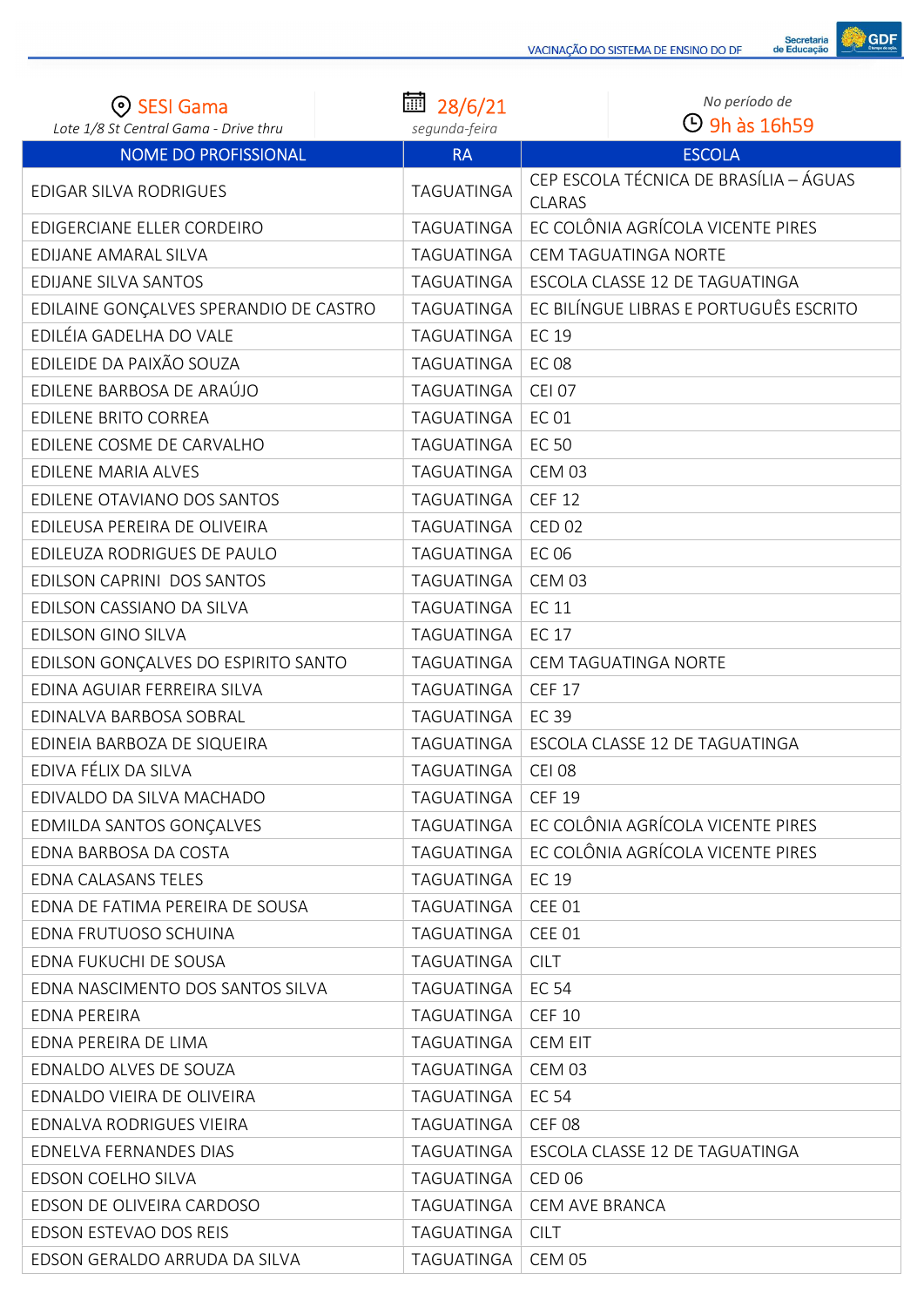

| ⊙ SESI Gama                           | 扁<br>28/6/21  | No período de                     |
|---------------------------------------|---------------|-----------------------------------|
| Lote 1/8 St Central Gama - Drive thru | segunda-feira | $\Theta$ 9h às 16h59              |
| <b>NOME DO PROFISSIONAL</b>           | <b>RA</b>     | <b>ESCOLA</b>                     |
| EDSON NOVAIS DE SOUZA                 | TAGUATINGA    | <b>EC 46</b>                      |
| EDSON PEREIRA DE LACERDA              | TAGUATINGA    | <b>CED 02</b>                     |
| EDSON SOUSA BATISTA                   | TAGUATINGA    | <b>EC 15</b>                      |
| EDUARDO ALEXANDRE MARTINA             | TAGUATINGA    | EC 54                             |
| EDUARDO ALVES DE ARAUJO               | TAGUATINGA    | CEM TAGUATINGA NORTE              |
| EDUARDO BRAGA DE FATIMA               | TAGUATINGA    | <b>CED 07</b>                     |
| EDUARDO CARDOSO DE LIMA               | TAGUATINGA    | <b>CEF 05</b>                     |
| EDUARDO DE BARROS GONZAGA             | TAGUATINGA    | <b>CEF 19</b>                     |
| EDUARDO ENGELMANN RODRIGUES           | TAGUATINGA    | <b>EC 01</b>                      |
| EDUARDO OLIVEIRA DA CRUZ              | TAGUATINGA    | EC 52                             |
| EDUARDO SOUTO DA CUNHA                | TAGUATINGA    | EC 50                             |
| EFRAIM GAIOSO DOS SANTOS              | TAGUATINGA    | <b>EC 01</b>                      |
| EGIDAIA MARIANO SOUSA SILVA           | TAGUATINGA    | EC 29                             |
| EGLANTI CORREIA PINHEIRO              | TAGUATINGA    | <b>EC 54</b>                      |
| ELAINE BARBOSA DA SILVA               | TAGUATINGA    | <b>CEI 01</b>                     |
| ELAINE BIANCA LOPES VERSIANI          | TAGUATINGA    | EC COLÔNIA AGRÍCOLA VICENTE PIRES |
| ELAINE CRISTINA COSTA ANDRADE         | TAGUATINGA    | CEF <sub>04</sub>                 |
| <b>ELAINE CRISTINA MONTES</b>         | TAGUATINGA    | CED <sub>04</sub>                 |
| ELAINE DE ARAÚJO ROCHA                | TAGUATINGA    | <b>CED 06</b>                     |
| ELAINE DIAS DE OLIVEIRA               | TAGUATINGA    | EC 16                             |
| <b>ELAINE FAVORIN</b>                 | TAGUATINGA    | <b>CEI 06</b>                     |
| <b>ELAINE LOPES CORTEZ</b>            | TAGUATINGA    | <b>CEE 01</b>                     |
| FLAINE MARIA DE OLIVEIRA              | TAGUATINGA    | CFM FIT                           |
| ELAINE MESQUITA LUCAS                 | TAGUATINGA    | CED <sub>04</sub>                 |
| ELAINE MOREIRA LEONEL FONSECA         | TAGUATINGA    | <b>CEF 12</b>                     |
| ELAINE RODRIGUES DE OLIVEIRA          | TAGUATINGA    | <b>CEF 10</b>                     |
| ELAINE RODRIGUES MACHADO BARBOSA      | TAGUATINGA    | <b>CEI 04</b>                     |
| ELAINE ROMEIRO DE JESUS DINIZ         | TAGUATINGA    | <b>EC 54</b>                      |
| ELANE GONÇALVES DE ANDRADE NERY       | TAGUATINGA    | <b>CEF 11</b>                     |
| ELAYNE CARVALHO DA SILVA PINTO        | TAGUATINGA    | <b>CEM EIT</b>                    |
| ELCI ALVES SALVADOR                   | TAGUATINGA    | <b>CILT</b>                       |
| ELCIENE BARBOSA GONÇALVES             | TAGUATINGA    | CEF VILA AREAL - ÁGUAS CLARAS     |
| ELCIMAR MACHADO CORREA                | TAGUATINGA    | CEE 01                            |
| ELDENIR MARIA MACIEL SILVA            | TAGUATINGA    | <b>CEF 10</b>                     |
| ELENICE ALVES DE FREITAS DE ALMEIDA   | TAGUATINGA    | <b>CEM 05</b>                     |
| ELENICE ARAUJO DOS SANTOS             | TAGUATINGA    | <b>EC 18</b>                      |
| ELENICE SILVA GOMES                   | TAGUATINGA    | CEI ÁGUAS CLARAS                  |
| ELENIS APARECIDA COIMBRA FREIRE       | TAGUATINGA    | EC 19                             |
| ELEUZA DE SOUZA RIBEIRO               | TAGUATINGA    | CEM TAGUATINGA NORTE              |
| ELI LISARDA DE OLIVEIRA               | TAGUATINGA    | EC 54                             |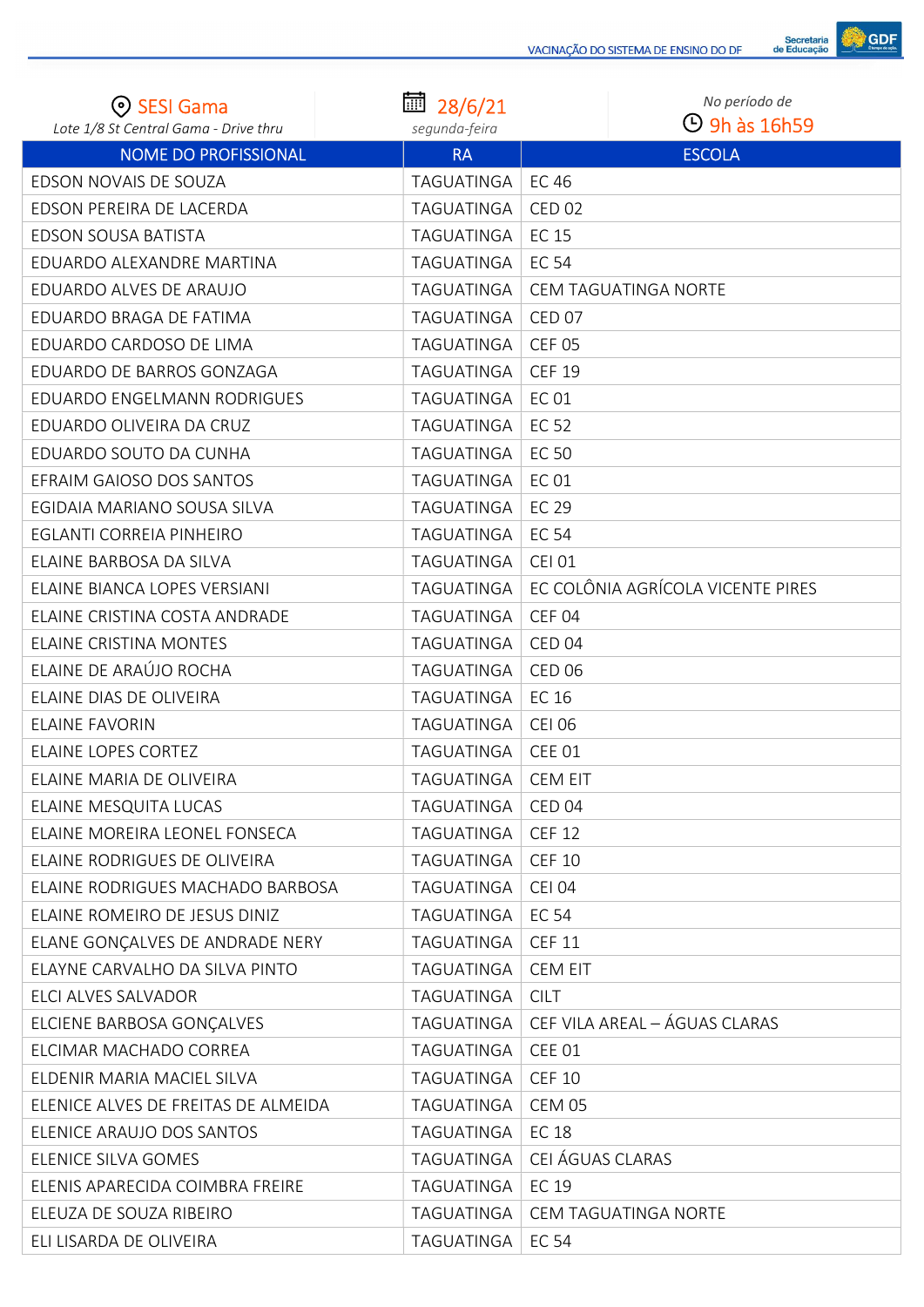

| ⊙ SESI Gama                                            | 扁<br>28/6/21      | No período de                                           |
|--------------------------------------------------------|-------------------|---------------------------------------------------------|
| Lote 1/8 St Central Gama - Drive thru                  | segunda-feira     | $\Theta$ 9h às 16h59                                    |
| NOME DO PROFISSIONAL                                   | <b>RA</b>         | <b>ESCOLA</b>                                           |
| ELIAN GOBIRA MACHADO                                   | <b>TAGUATINGA</b> | CEP ESCOLA TÉCNICA DE BRASÍLIA - ÁGUAS<br><b>CLARAS</b> |
| ELIANA ABADIA DA SILVA                                 | TAGUATINGA        | <b>CEM 05</b>                                           |
| ELIANA COELHO SILVA                                    | TAGUATINGA        | <b>CEF 03</b>                                           |
| ELIANA DE JESUS LOIOLA                                 | TAGUATINGA        | <b>CED 06</b>                                           |
| ELIANA DE LACERDA MEIRELES                             | TAGUATINGA        | <b>EC 15</b>                                            |
| ELIANA LUÍZA DE AZEVEDO                                | TAGUATINGA        | CEM 05                                                  |
| ELIANA MARIA DA CONCEIÇÃO MATOS                        | TAGUATINGA        | <b>CEM TAGUATINGA NORTE</b>                             |
| ELIANA MARIA FIGUEIREDO                                | TAGUATINGA        | <b>CEF 09</b>                                           |
| ELIANA PATRÍCIA PIRES CORRÊA SOARES DA<br><b>SILVA</b> | TAGUATINGA        | <b>EC 54</b>                                            |
| ELIANDRA GOMES DOS SANTOS BEZERRA                      | TAGUATINGA        | <b>EC 52</b>                                            |
| ELIANE ALMEIDA GOMES                                   | TAGUATINGA        | <b>EC 11</b>                                            |
| ELIANE BENFICA RODRIGUES                               | TAGUATINGA        | <b>CEI 01</b>                                           |
| ELIANE CRISTINA CARVALHO MORENO                        | TAGUATINGA        | ESCOLA CLASSE 12 DE TAGUATINGA                          |
| ELIANE CRISTINA MANN                                   | TAGUATINGA        | <b>CEF 14</b>                                           |
| ELIANE DE ARAÚJO PORTO                                 | TAGUATINGA        | <b>CEM AVE BRANCA</b>                                   |
| ELIANE DIAS CORDEIRO                                   | TAGUATINGA        | <b>CEF 16</b>                                           |
| ELIANE DIAS ROCHA                                      | <b>TAGUATINGA</b> | CAIC PROFESSOR WALTER JOSE DE MOURA -<br>ÁGUAS CLARAS   |
| ELIANE DOS SANTOS MELO                                 | TAGUATINGA        | <b>CED 02</b>                                           |
| ELIANE DOS SANTOS SOARES                               | TAGUATINGA        | <b>EC 52</b>                                            |
| ELIANE FERNANDES SOUZA DE LIMA<br><b>BITENCOURT</b>    | TAGUATINGA        | EC 02 VICENTE PIRES                                     |
| ELIANE GOMES DOS SANTOS DE OLIVEIRA                    | TAGUATINGA        | EC 29                                                   |
| ELIANE LIMA CHINI                                      | TAGUATINGA        | EC 15                                                   |
| ELIANE MARIA BUARQUES MONTEIRO                         | TAGUATINGA        | <b>EC 06</b>                                            |
| ELIANE MENDONÇA E SILVA                                | TAGUATINGA        | <b>CED 02</b>                                           |
| ELIANE MOURAO OLIMPIO DE SOUZA                         | TAGUATINGA        | <b>CEE 01</b>                                           |
| ELIANE PEREIRA BARROSO                                 | TAGUATINGA        | <b>CEI 01</b>                                           |
| ELIANE PEREIRA DA SILVA                                | TAGUATINGA        | <b>CEF 16</b>                                           |
| ELIANE ROBERTA MORAES GONÇALVES                        | TAGUATINGA        | EC 11                                                   |
| ELIANE RODRIGUES ABREU LIMA                            | TAGUATINGA        | CEI ÁGUAS CLARAS                                        |
| ELIANE RODRIGUES TAVARES                               | TAGUATINGA        | EC 06                                                   |
| ELIANE SOUSA DE CASTRO DA SILVA                        | TAGUATINGA        | <b>EC 08</b>                                            |
| ELIANO LUZ DA COSTA                                    | TAGUATINGA        | <b>CEM EIT</b>                                          |
| ELIAS FRANCISCO DE LIMA                                | TAGUATINGA        | CEI ÁGUAS CLARAS                                        |
| ELIAS RODRIGUES DA SILVA VAZ                           | TAGUATINGA        | CEF VILA AREAL - ÁGUAS CLARAS                           |
| ELIASANE DOS SANTOS NOGUEIRA PATU                      | TAGUATINGA        | <b>CILT</b>                                             |
| ELIDA SANDES BRINGEL BEZERRA                           | TAGUATINGA        | EC COLÔNIA AGRÍCOLA VICENTE PIRES                       |
| ELIEL DE ALMADA BAPTISTA                               | TAGUATINGA        | <b>CEF 17</b>                                           |
| ELIELMA DE JESUS BOMFIM                                | TAGUATINGA        | EC 11                                                   |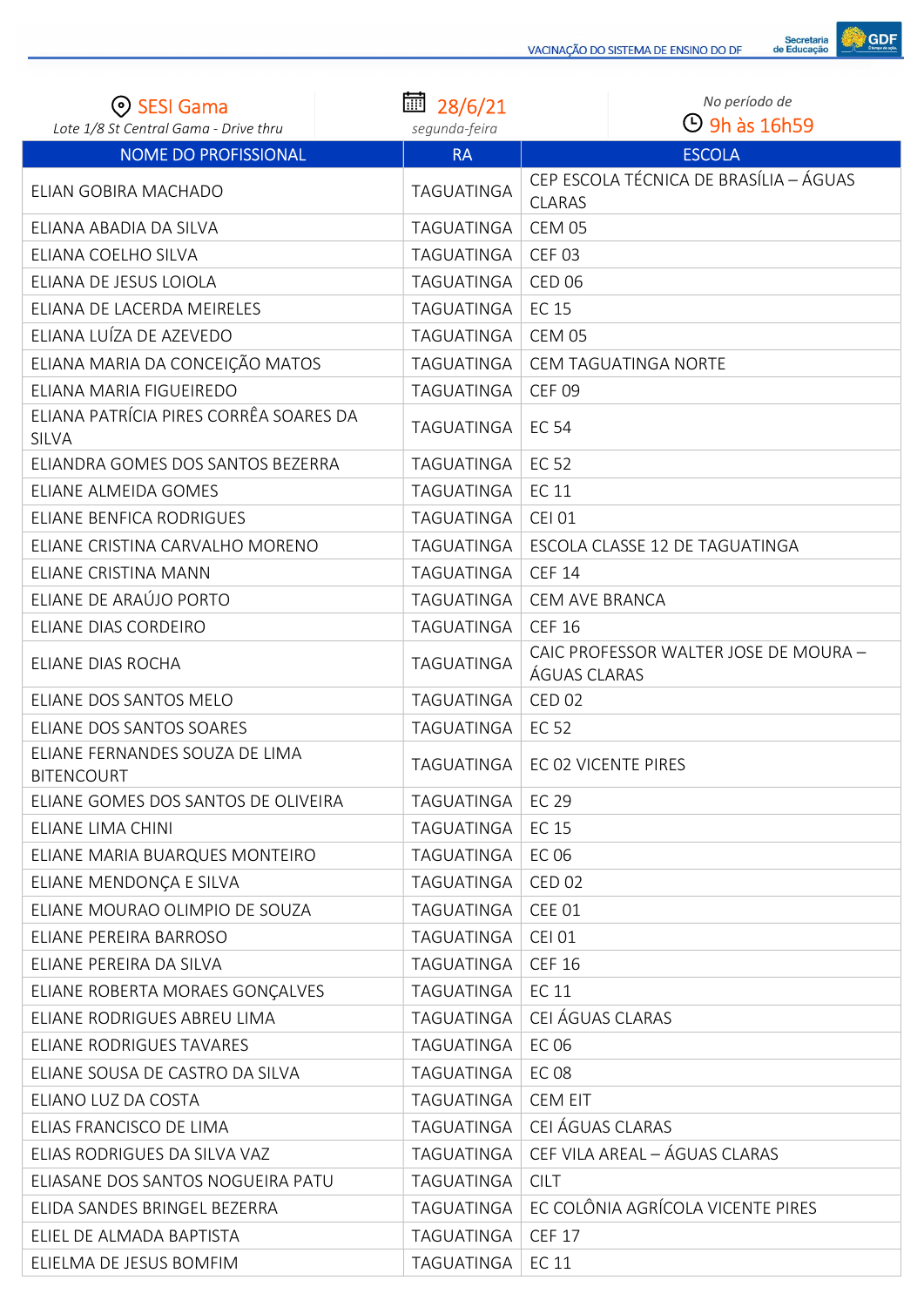

| ⊙ SESI Gama                           | 28/6/21       | No período de<br><b>4</b> 9h às 16h59                   |
|---------------------------------------|---------------|---------------------------------------------------------|
| Lote 1/8 St Central Gama - Drive thru | segunda-feira |                                                         |
| <b>NOME DO PROFISSIONAL</b>           | <b>RA</b>     | <b>ESCOLA</b>                                           |
| ELIELMABORGES DE SOUSA                | TAGUATINGA    | <b>CEF 05</b>                                           |
| ELIENE ALEXANDRE BORGES               | TAGUATINGA    | <b>CEI 07</b>                                           |
| ELIENE ALVES CARVALHO DE VASCONCELOS  | TAGUATINGA    | <b>CEE 01</b>                                           |
| ELIENE FERREIRA BARROSO               | TAGUATINGA    | <b>CED 06</b>                                           |
| ELIENE GOMES DA SILVA ALVES           | TAGUATINGA    | CED <sub>04</sub>                                       |
| ELIENE MARIA DA SILVA                 | TAGUATINGA    | <b>CED 07</b>                                           |
| ELIENE MARIA DE QUEIROZ DA SILVA      | TAGUATINGA    | EC ARNIQUEIRA                                           |
| ELIENE VARELA DE ALMEIDA              | TAGUATINGA    | <b>CED 06</b>                                           |
| ELIETE BAIA DA SILVA                  | TAGUATINGA    | CEP ESCOLA TÉCNICA DE BRASÍLIA - ÁGUAS<br><b>CLARAS</b> |
| ELIETE DAS GRAÇAS FREITAS DA SILVA    | TAGUATINGA    | <b>CEF 17</b>                                           |
| ELIETE DE CASTRO VIANA                | TAGUATINGA    | <b>CEF 12</b>                                           |
| ELIETH DA CONCEICAO MONTE             | TAGUATINGA    | <b>EC42</b>                                             |
| ELIEZER GONÇALVES DO REGO             | TAGUATINGA    | <b>EC 17</b>                                            |
| ELIFRAN QUEIROZ MONTEIRO              | TAGUATINGA    | <b>CEM AVE BRANCA</b>                                   |
| ELINE MEDEIROS COSTA                  | TAGUATINGA    | <b>CEF 19</b>                                           |
| ELINEUZA MIRANDA DE SOUZA BATISTA     | TAGUATINGA    | <b>EC 06</b>                                            |
| ELIOENAI ALBRYAN SILVA DE OLIVEIRA    | TAGUATINGA    | <b>CILT</b>                                             |
| ELIONILCE SOUZA CRUZ                  | TAGUATINGA    | CEF <sub>04</sub>                                       |
| ELISA MARIANA SANTOS                  | TAGUATINGA    | <b>CED 06</b>                                           |
| ELISABETE ANGÉLICA DE MENEZES         | TAGUATINGA    | <b>CEI 07</b>                                           |
| ELISABETE MARIA DE CARVALHO FERREIRA  | TAGUATINGA    | <b>EC 27</b>                                            |
| ELISANGELA ABREU MEDEIROS             | TAGUATINGA    | CAIC PROFESSOR WALTER JOSE DE MOURA -<br>ÁGUAS CLARAS   |
| ELISÂNGELA ALVES DA SILVA             | TAGUATINGA    | <b>CEF 03</b>                                           |
| ELISANGELA APOLINARIA SANTOS          | TAGUATINGA    | <b>CED 06</b>                                           |
| ELISANGELA CRISTINA GOMES SUKIYAMA    | TAGUATINGA    | <b>CEE 01</b>                                           |
| ELISÂNGELA DE OLIVEIRA FERREIRA       | TAGUATINGA    | <b>CEI 04</b>                                           |
| ELISANGELA DE OLIVEIRA SILVA          | TAGUATINGA    | <b>CEE 01</b>                                           |
| ELISANGELA ELIAS DA SILVA             | TAGUATINGA    | <b>CED 06</b>                                           |
| ELISANGELA MARQUES PEREIRA            | TAGUATINGA    | EC ARNIQUEIRA                                           |
| ELISÂNGELA MOREIRA DOS SANTOS         | TAGUATINGA    | <b>EC08</b>                                             |
| ELISANGELA SOUZA DE OLIVEIRA          | TAGUATINGA    | EC 46                                                   |
| ELISIA DE JESUS VIEGAS CASTRO         | TAGUATINGA    | <b>EC 11</b>                                            |
| ELISMAR MARIA SOARES                  | TAGUATINGA    | <b>EC 54</b>                                            |
| ELISON OLIVEIRA FRANCO                | TAGUATINGA    | CEM 03                                                  |
| ELISSANDRA DE OLIVEIRA DE ALMEIDA     | TAGUATINGA    | EC 16                                                   |
| ELITON FREIRE DE ALMEIDA              | TAGUATINGA    | <b>CILT</b>                                             |
| ELIZABETE DA SILVA MACHADO DE SOUSA   | TAGUATINGA    | <b>CEM EIT</b>                                          |
| ELIZABETE DE AGUIAR ALVES             | TAGUATINGA    | <b>CEE 01</b>                                           |
| ELIZABETE DOS SANTOS MARTINS          | TAGUATINGA    | <b>CEI 01</b>                                           |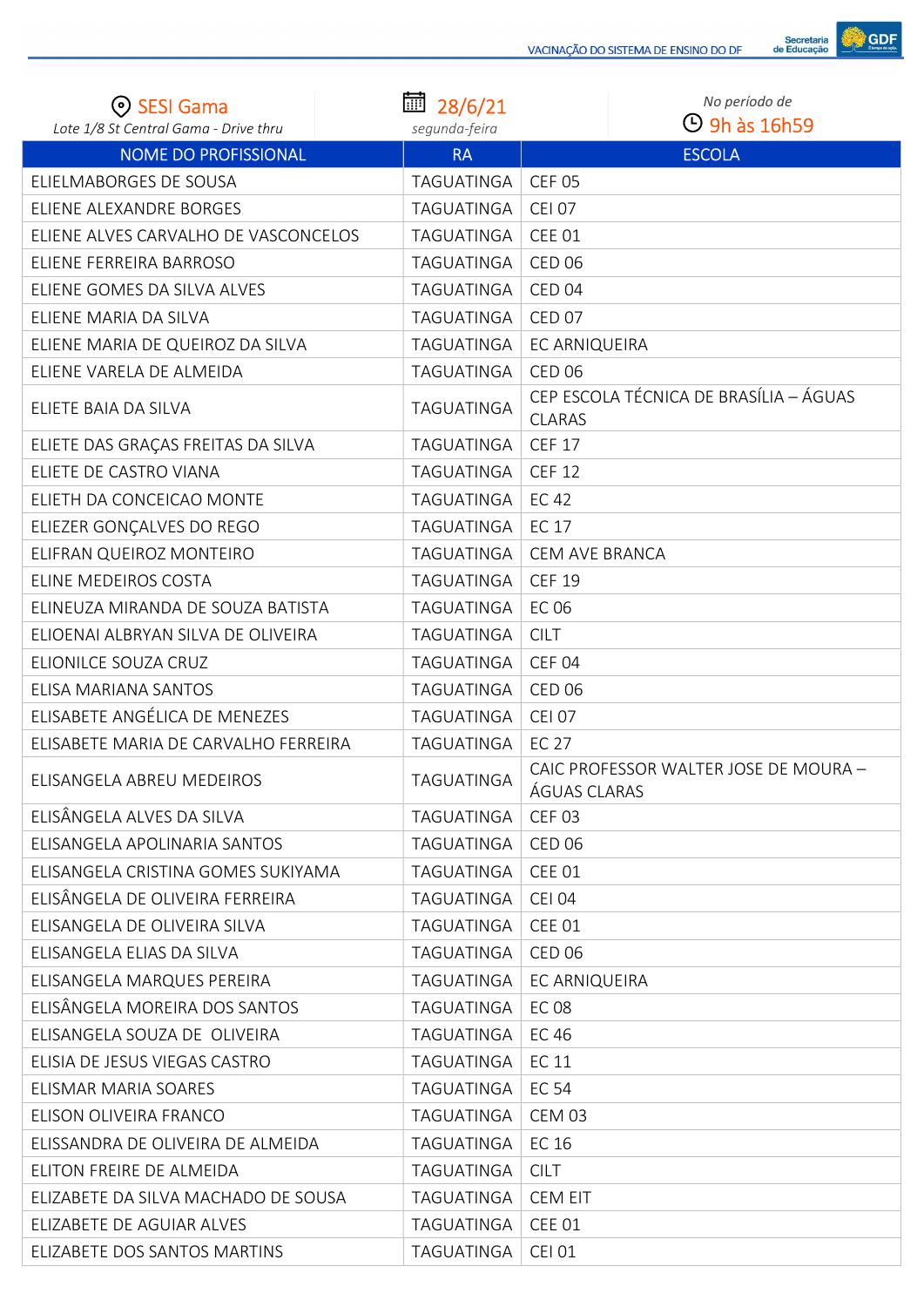

| ⊙ SESI Gama                                                          | 圃<br>28/6/21               | No período de<br>$\Theta$ 9h às 16h59 |
|----------------------------------------------------------------------|----------------------------|---------------------------------------|
| Lote 1/8 St Central Gama - Drive thru<br><b>NOME DO PROFISSIONAL</b> | segunda-feira<br><b>RA</b> | <b>ESCOLA</b>                         |
| ELIZABETE LIMA DOS SANTOS                                            | TAGUATINGA                 | <b>CED 06</b>                         |
| ELIZABETE MARIA DA SILVA                                             | TAGUATINGA                 | EC 29                                 |
| ELIZABETE OLIVEIRA DOS SANTOS                                        | TAGUATINGA                 | <b>CEF 05</b>                         |
| ELIZABETE SEVERINO DE OLIVEIRA                                       | TAGUATINGA                 | <b>CEF 12</b>                         |
| ELIZABETH GERALDA VIANA                                              | <b>TAGUATINGA</b>          | <b>CEM EIT</b>                        |
| ELIZABETH JUNHA DE ARAUJO PEREIRA                                    | TAGUATINGA                 | <b>CEF 08</b>                         |
| ELIZABETH KOZIEL                                                     | <b>TAGUATINGA</b>          | EC 06                                 |
| ELIZABETH PEREIRA DE SOUSA                                           | TAGUATINGA                 | <b>CEF 10</b>                         |
| ELIZABETH PINHEIRO DA SILVA                                          | TAGUATINGA                 | <b>EC 15</b>                          |
| ELIZABETH ROCHA DA MATA                                              | TAGUATINGA                 | <b>EC 46</b>                          |
| ELIZANGELA BEZERRA MARINHO                                           | TAGUATINGA                 | <b>CILT</b>                           |
| ELIZANGELA CRISTIANE DE LIRA CANDIDO                                 | TAGUATINGA                 | <b>CILT</b>                           |
| ELIZÂNGELA MOREIRA DA SILVA                                          | TAGUATINGA                 | <b>CEI 03</b>                         |
| ELIZANGELA RIBEIRO DOS SANTOS                                        | TAGUATINGA                 | <b>EC 06</b>                          |
| ELIZETE FERREIRA DE MEDEIROS                                         | TAGUATINGA                 | <b>CEM 03</b>                         |
| ELIZETE GOMES RIBEIRO                                                | <b>TAGUATINGA</b>          | <b>CEF 08</b>                         |
| ELIZETE NOVAIS DE ALMEIDA DOS SANTOS                                 | TAGUATINGA                 | EC 42                                 |
| ELIZEU JOSE DE SOUZA                                                 | TAGUATINGA                 | <b>CEM EIT</b>                        |
| ELÍZIA FERREIRA DO NASCIMENTO                                        | TAGUATINGA                 | <b>CEF 10</b>                         |
| ELKE CAROLINE SOUZA DOS SANTOS                                       | TAGUATINGA                 | <b>EC 55</b>                          |
| ELLEN TXAI DINIZ MARTINS GOMES                                       | TAGUATINGA                 | <b>CEF 08</b>                         |
| ELLO FLAMINIO TEIXEIRA                                               | TAGUATINGA                 | <b>CEI 01</b>                         |
| ELMA CRISTINA PESSOA DE QUEIROZ                                      | TAGUATINGA                 | <b>CILT</b>                           |
| ELMA RESENDE LIMA DE ARAUJO                                          | TAGUATINGA                 | EC COLÔNIA AGRÍCOLA VICENTE PIRES     |
| ELMO DAMASCENO ANDRADE                                               | TAGUATINGA                 | <b>CEM AVE BRANCA</b>                 |
| ELOÍSA DE MORAIS VILHENA                                             | TAGUATINGA                 | <b>CEF 10</b>                         |
| <b>ELSON ANTONIO FERNANDES</b>                                       | TAGUATINGA                 | <b>CED 06</b>                         |
| ELVIRA CAMPOS DE SOUSA                                               | TAGUATINGA                 | <b>CEF 12</b>                         |
| ELYS VIEIRA DE SALES MORAES                                          | TAGUATINGA                 | <b>CEE 01</b>                         |
| ELZA RIBEIRO DE SOUZA                                                | TAGUATINGA                 | <b>CEF 03</b>                         |
| ELZALICE ROCHA DIAS                                                  | TAGUATINGA                 | <b>EC 42</b>                          |
| ELZIMAR EVANGELISTA DA SILVA                                         | TAGUATINGA                 | <b>CEI 08</b>                         |
| <b>EMANUEL MARQUES DE SOUZA</b>                                      | TAGUATINGA                 | CEM AVE BRANCA                        |
| EMANUELE DE SOUSA NOBREGA                                            | TAGUATINGA                 | <b>CEI 04</b>                         |
| <b>EMANUELLA FONTES NUNES</b>                                        | TAGUATINGA                 | EC 16                                 |
| EMANUELLE MENDONÇA MOURA                                             | TAGUATINGA                 | EC 19                                 |
| EMERSON ALESSANDRO NAZARIO DA SILVA                                  | TAGUATINGA                 | <b>CED 02</b>                         |
| EMERSON DE OLIVEIRA SILVA                                            | TAGUATINGA                 | <b>CED 02</b>                         |
| <b>EMERSON MARTINS SILVEIRA</b>                                      | TAGUATINGA                 | EC 41                                 |
| EMIDIA ALVES NASCIMENTO                                              | TAGUATINGA                 | <b>EC 52</b>                          |
| EMILE FELIX DE OLIVEIRA MARQUES                                      | TAGUATINGA                 | <b>CEI 03</b>                         |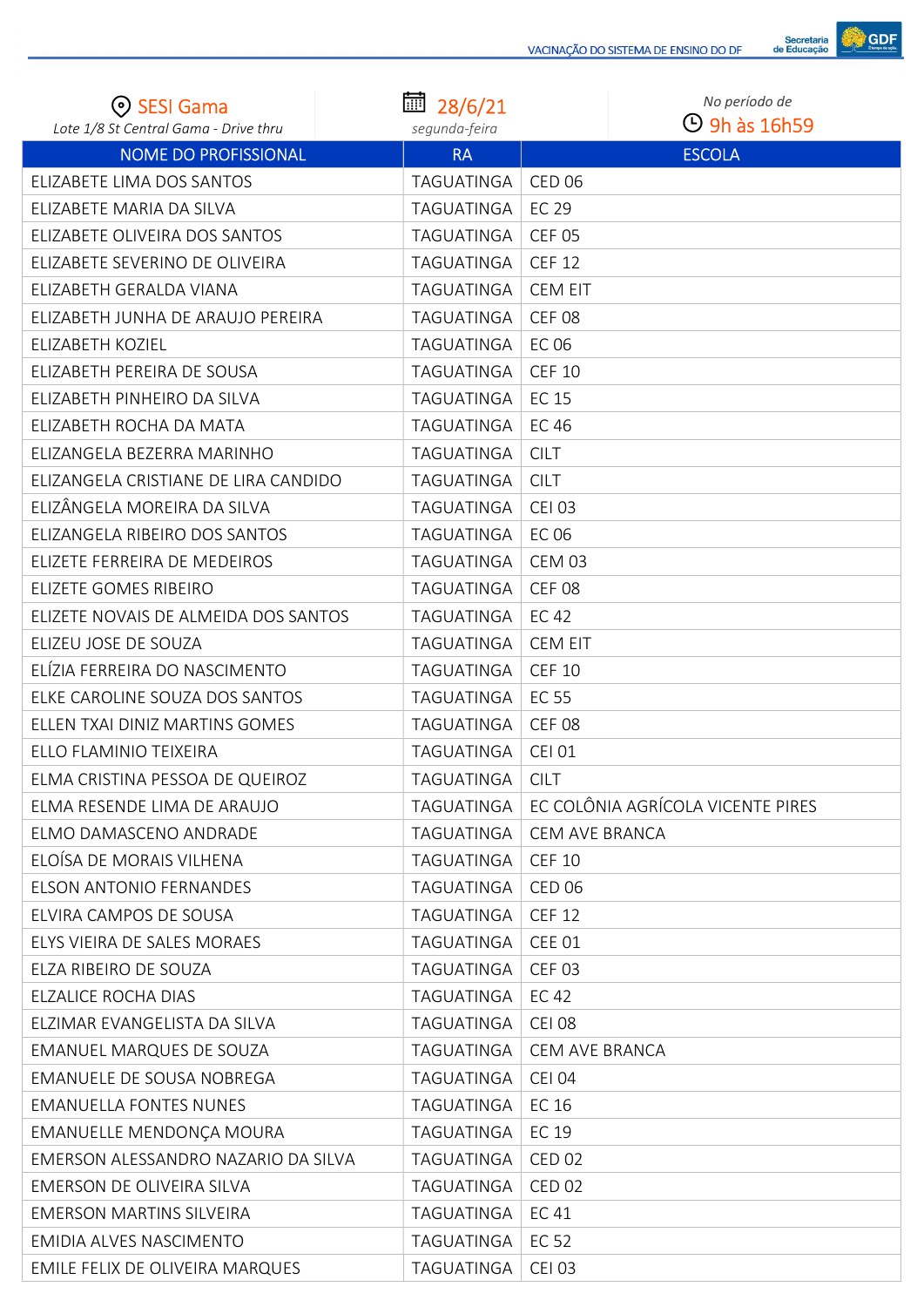| ⊙ SESI Gama                           | ■ 28/6/21         | No período de                                           |
|---------------------------------------|-------------------|---------------------------------------------------------|
| Lote 1/8 St Central Gama - Drive thru | segunda-feira     | $\Theta$ 9h às 16h59                                    |
| NOME DO PROFISSIONAL                  | <b>RA</b>         | <b>ESCOLA</b>                                           |
| EMILIO GLAUBER ALVES MOURA            | TAGUATINGA        | CEM TAGUATINGA NORTE                                    |
| EMIVANEIDE LOURDES DA SILVA           | TAGUATINGA        | CAIC PROFESSOR WALTER JOSE DE MOURA -<br>ÁGUAS CLARAS   |
| EMMANUEL DE MORAIS SANTANA            | TAGUATINGA        | CED <sub>07</sub>                                       |
| ENEL GONÇALVES PESSOA                 | TAGUATINGA        | <b>EC 19</b>                                            |
| ENILCIO JONES DE MEDEIROS             | TAGUATINGA        | <b>CEM EIT</b>                                          |
| ENILDO PEREIRA DAMASCENO              | TAGUATINGA        | EC 02 VICENTE PIRES                                     |
| ENOIA DOS SANTOS PEDRA                | TAGUATINGA        | <b>CILT</b>                                             |
| ERASMO CARLOS FERREIRA                | TAGUATINGA        | CEF VILA AREAL - ÁGUAS CLARAS                           |
| ERBENE DE CASTRO LUNA                 | TAGUATINGA        | <b>CEF 14</b>                                           |
| ERDNAN GABRIEL AMORIM                 | TAGUATINGA        | <b>CEF 17</b>                                           |
| ÉRICA DAIANE NOVAES CARVALHO          | <b>TAGUATINGA</b> | <b>EC 55</b>                                            |
| ERICA FERREIRA DA SILVA               | <b>TAGUATINGA</b> | CAIC PROFESSOR WALTER JOSE DE MOURA -<br>ÁGUAS CLARAS   |
| ERICA LIMA GUANAES SANTOS             | TAGUATINGA        | EC BILÍNGUE LIBRAS E PORTUGUÊS ESCRITO                  |
| ERICA MARIELA NANINI LOPES BOGALHO    | TAGUATINGA        | <b>CEI 04</b>                                           |
| ÉRICO CUNHA MARQUES                   | TAGUATINGA        | <b>CEF 14</b>                                           |
| ERIKA CRISTINA SOUSA DOS SANTOS       | TAGUATINGA        | CED <sub>04</sub>                                       |
| ÉRIKA GALVÃO DE OLIVEIRA              | TAGUATINGA        | ESCOLA CLASSE 12 DE TAGUATINGA                          |
| ÉRIKA MONTEIRO ABRANTES               | TAGUATINGA        | CEP ESCOLA TÉCNICA DE BRASÍLIA - ÁGUAS<br><b>CLARAS</b> |
| ÉRIKA REGINA SILVA COSTA              | TAGUATINGA        | <b>EC 06</b>                                            |
| ERIKA SILVA DE MOURA                  | TAGUATINGA        | <b>CEM EIT</b>                                          |
| ERILEIDE CARDOSO DOS SANTOS           | TAGUATINGA        | <b>EC 11</b>                                            |
| ERILENE DUTRA FERNANDES               | TAGUATINGA        | <b>CEM AVE BRANCA</b>                                   |
| ERLENE VIEIRA CAMELO DE MELO          | TAGUATINGA        | EC 52                                                   |
| ERMELINDA DA SILVA OLIVEIRA           | TAGUATINGA        | EC 02 VICENTE PIRES                                     |
| ERNANI CARVALHO DA ROCHA              | TAGUATINGA        | CEM 03                                                  |
| ERON LOURENCO COSTA                   | TAGUATINGA        | <b>CEF 19</b>                                           |
| ERONEIDE MENESES DE ARAÚJO            | TAGUATINGA        | <b>CEM 05</b>                                           |
| <b>ESDRAS MARTINS JUNIOR</b>          | TAGUATINGA        | CED <sub>04</sub>                                       |
| ESLY DE MELO SANTOS CHAGAS            | TAGUATINGA        | <b>CEF 12</b>                                           |
| ESMERALDA GOMES FEITOSA               | TAGUATINGA        | <b>CEE 01</b>                                           |
| ESTELA NOGUEIRA MENDES FERREIRA       | TAGUATINGA        | <b>CED 06</b>                                           |
| <b>ESTELITE FELIX SANTOS</b>          | TAGUATINGA        | CAIC PROFESSOR WALTER JOSE DE MOURA -<br>ÁGUAS CLARAS   |
| ESTER BARBOSA DA SILVA                | TAGUATINGA        | <b>CEI 07</b>                                           |
| ESTER FERREIRA DO NASCIMENTO          | TAGUATINGA        | EC BILÍNGUE LIBRAS E PORTUGUÊS ESCRITO                  |
| <b>ESTER SANTOS MARINS</b>            | TAGUATINGA        | <b>CEI 04</b>                                           |
| EUDES KEMES DE MELO                   | TAGUATINGA        | EC 45                                                   |
| EUDES REINALDO DE ARAGÃO JÚNIOR       | TAGUATINGA        | <b>CEI 07</b>                                           |

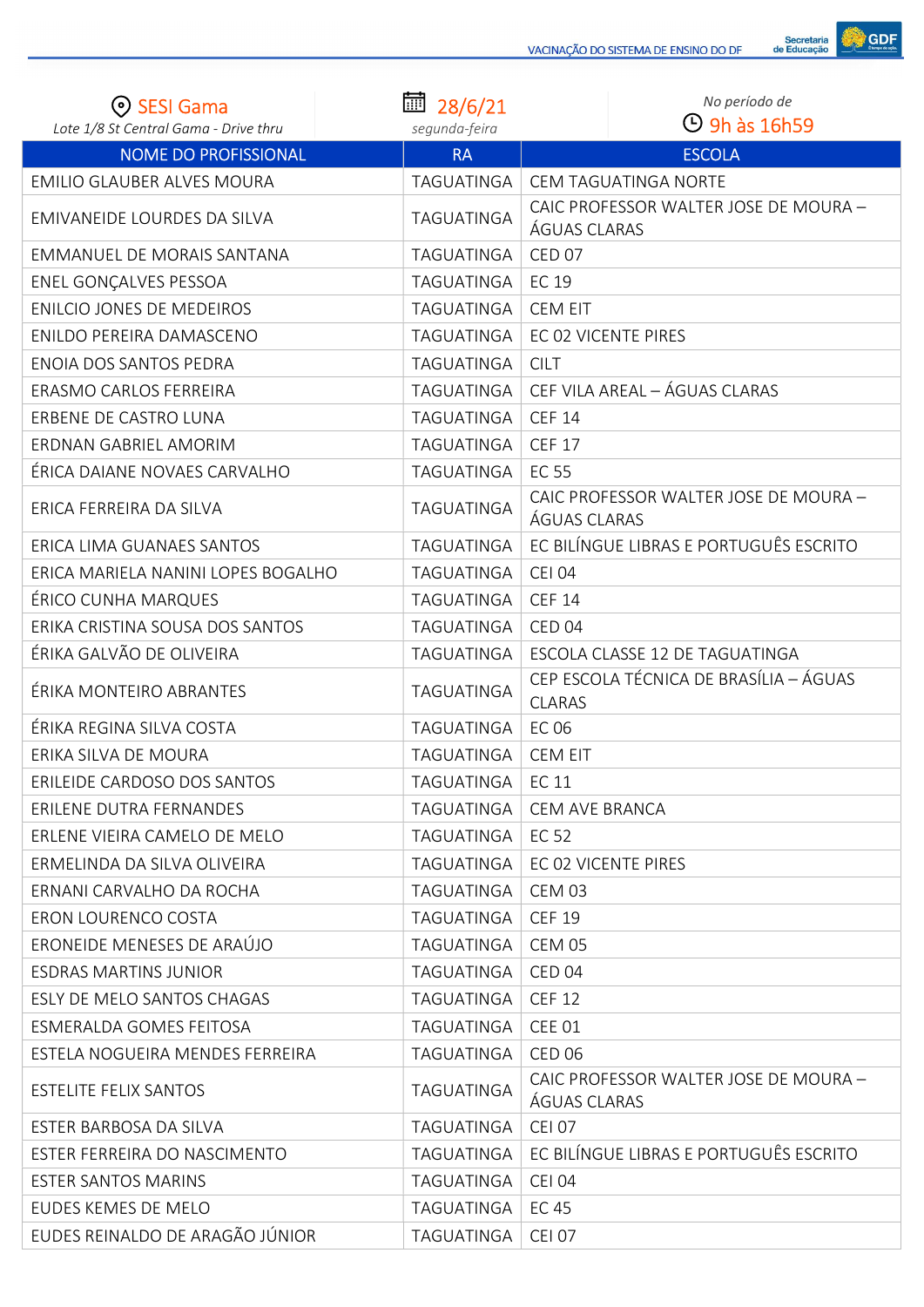

| (၈) SESI Gama                                  | 靣<br>28/6/21  | No período de                                           |
|------------------------------------------------|---------------|---------------------------------------------------------|
| Lote 1/8 St Central Gama - Drive thru          | segunda-feira | $\Theta$ 9h às 16h59                                    |
| NOME DO PROFISSIONAL                           | <b>RA</b>     | <b>ESCOLA</b>                                           |
| <b>EUMAR ROBERTO MARTINS</b>                   | TAGUATINGA    | CEP ESCOLA TÉCNICA DE BRASÍLIA - ÁGUAS<br><b>CLARAS</b> |
| EUNICE ANDRADE DE MAGALHÃES DE LIMA            | TAGUATINGA    | <b>EC 01</b>                                            |
| EUNICE CAVALCANTE REGIS ALBERNAZ               | TAGUATINGA    | CAIC PROFESSOR WALTER JOSE DE MOURA -<br>ÁGUAS CLARAS   |
| EUNICE MARIA DA SILVEIRA COSTA                 | TAGUATINGA    | <b>EC42</b>                                             |
| EURACY AMANCIO CARVALHO                        | TAGUATINGA    | <b>CED 02</b>                                           |
| EUZENI CARVALHO COSTA                          | TAGUATINGA    | CAIC PROFESSOR WALTER JOSE DE MOURA -<br>ÁGUAS CLARAS   |
| EVA DAS DORES RIBEIRO MORAIS                   | TAGUATINGA    | CAIC PROFESSOR WALTER JOSE DE MOURA -<br>ÁGUAS CLARAS   |
| EVA ÉRICA ISAÍAS BATISTA                       | TAGUATINGA    | <b>CEM 05</b>                                           |
| EVA LOPES ARAÚJO                               | TAGUATINGA    | <b>CEI 07</b>                                           |
| EVA MARIA DA FONSECA                           | TAGUATINGA    | CED <sub>04</sub>                                       |
| EVA MARIA SANDES DE SOUSA NASCIMENTO           | TAGUATINGA    | <b>CEF 11</b>                                           |
| EVA VERONICA FERNANDES VIEIRA                  | TAGUATINGA    | <b>EC 11</b>                                            |
| EVANDRO DA SILVA MEDEIROS                      | TAGUATINGA    | CED <sub>04</sub>                                       |
| EVANE CRISTIANE DIAS DA SILVA                  | TAGUATINGA    | <b>EC 53</b>                                            |
| EVANEIDE DO NASCIMENTO E SILVA                 | TAGUATINGA    | <b>CEI 03</b>                                           |
| EVANIA MARIA ARARUNA DE SOUSA                  | TAGUATINGA    | <b>EC 42</b>                                            |
| EVÂNIA MARLENE DE OLIVEIRA                     | TAGUATINGA    | <b>CEF 08</b>                                           |
| EVELINE VASCONCELOS CARDOSO                    | TAGUATINGA    | CEI ÁGUAS CLARAS                                        |
| EVELLYN PEREIRA SANTOS MENDONCA                | TAGUATINGA    | <b>CEE 01</b>                                           |
| <b>EVELYN MARTINS RODRIGUES</b>                | TAGUATINGA    | <b>EC 54</b>                                            |
| EVENILSON LUIZ MORAES FONTES                   | TAGUATINGA    | <b>CEM TAGUATINGA NORTE</b>                             |
| EVENN CRISITNA CARVLAHO PEREIRA                | TAGUATINGA    | EC 52                                                   |
| EVILENE DOMINGOS ROMAN                         | TAGUATINGA    | EC 02 VICENTE PIRES                                     |
| EWERSON VINICIUS MIRANDA MACEDO                | TAGUATINGA    | EC 19                                                   |
| FABIA AIRES BARBOSA GUERINO                    | TAGUATINGA    | <b>CEI 04</b>                                           |
| FABIA MOURA DA SILVA SANTANA                   | TAGUATINGA    | <b>CEI 04</b>                                           |
| FABIANA DA SILVA FIGUEREDO                     | TAGUATINGA    | <b>CILT</b>                                             |
| FABIANA ALVES DE ASSIS ROCHA DO<br>NASCIMENTO. | TAGUATINGA    | CEM 05                                                  |
| FABIANA APARECIDA MACHADO PINHEIRO             | TAGUATINGA    | <b>CEF 10</b>                                           |
| FABIANA BARROS DE ARAÚJO E SILVA               | TAGUATINGA    | ESCOLA CLASSE 12 DE TAGUATINGA                          |
| FABIANA CARVALHO VIEIRA MENEZES                | TAGUATINGA    | CEI ÁGUAS CLARAS                                        |
| FABIANA CRISTINA MARTINS                       | TAGUATINGA    | EC 02 VICENTE PIRES                                     |
| FABIANA DA SILVA BISPO                         | TAGUATINGA    | <b>CEF 09</b>                                           |
| FABIANA DA SILVA REIS                          | TAGUATINGA    | <b>CEM EIT</b>                                          |
| FABIANA DE CARVALHO DAMASCENO                  | TAGUATINGA    | EC 55                                                   |
| FABIANA DE JESUS DOS SANTOS                    | TAGUATINGA    | CEM 05                                                  |
| FABIANA DE OLIVEIRA SANTOS                     | TAGUATINGA    | CEM 03                                                  |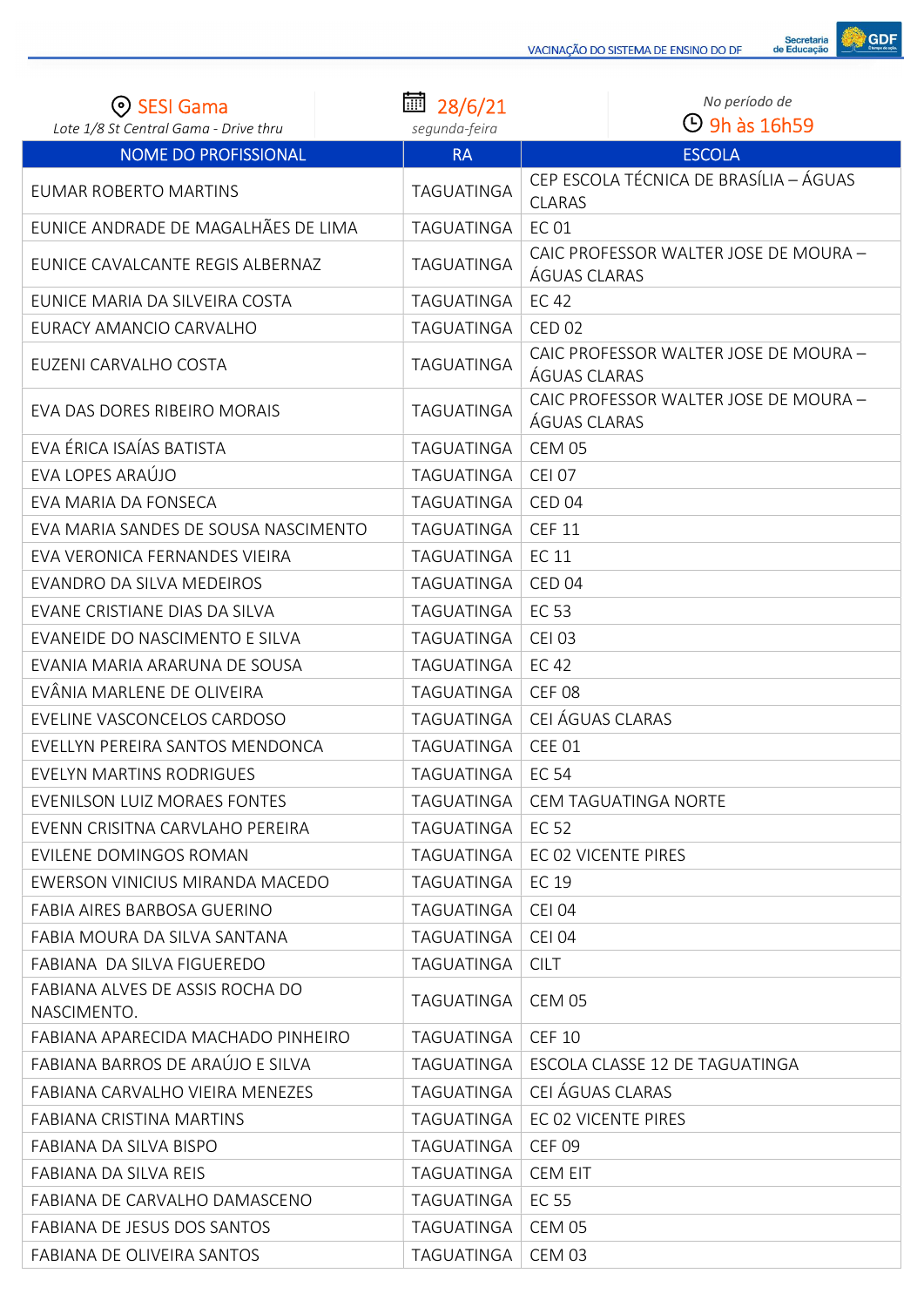| <b>ESI Gama</b>                       | 圙<br>28/6/21      | No período de                                           |
|---------------------------------------|-------------------|---------------------------------------------------------|
| Lote 1/8 St Central Gama - Drive thru | segunda-feira     | $\Theta$ 9h às 16h59                                    |
| <b>NOME DO PROFISSIONAL</b>           | <b>RA</b>         | <b>ESCOLA</b>                                           |
| FABIANA DIAS VIEIRA DE MACEDO         | TAGUATINGA        | EC 52                                                   |
| FABIANA DO CARMO MENDES               | TAGUATINGA        | <b>CED 07</b>                                           |
| FABIANA DUTRA DA CRUZ                 | <b>TAGUATINGA</b> | CEM TAGUATINGA NORTE                                    |
| FABIANA ELISA DA SILVA OLIVEIRA       | TAGUATINGA        | CAIC PROFESSOR WALTER JOSE DE MOURA -<br>ÁGUAS CLARAS   |
| FABIANA FERREIRA DA SILVA             | TAGUATINGA        | EC COLÔNIA AGRÍCOLA VICENTE PIRES                       |
| FABIANA LUZIA DE REZENDE              | TAGUATINGA        | CED <sub>07</sub>                                       |
| FABIANA MAIA SOUSA                    | TAGUATINGA        | <b>CEM 05</b>                                           |
| <b>FABIANA MARTINS CORREIA</b>        | TAGUATINGA        | <b>CEF 17</b>                                           |
| FABIANA NASCIMENTO PIRES DA SILVA     | TAGUATINGA        | CED <sub>04</sub>                                       |
| <b>FABIANA NUNES GARCIA</b>           | TAGUATINGA        | <b>CEF 19</b>                                           |
| <b>FABIANA PERES DE MATOS</b>         | TAGUATINGA        | CEM TAGUATINGA NORTE                                    |
| FABIANA RAQUEL SANTOS CRUZ            | TAGUATINGA        | <b>EC 06</b>                                            |
| <b>FABIANA ROCHA XIMENES</b>          | TAGUATINGA        | CEI ÁGUAS CLARAS                                        |
| <b>FABIANA RODRIGUES CARNEIRO</b>     | TAGUATINGA        | <b>EC 08</b>                                            |
| <b>FABIANA RODRIGUES TEIXEIRA</b>     | TAGUATINGA        | <b>EC 18</b>                                            |
| FABIANA SANTANA MIRANDA AMORIM        | TAGUATINGA        | <b>EC 18</b>                                            |
| <b>FABIANA SANTOS MENEZES</b>         | <b>TAGUATINGA</b> | <b>CEI 01</b>                                           |
| <b>FABIANA SOUSA PIRES</b>            | TAGUATINGA        | <b>EC 54</b>                                            |
| FABIANA TAVARES DE MELO RAMOS         | TAGUATINGA        | <b>EC 54</b>                                            |
| FABIANA TEIXEIRA BATISTA              | TAGUATINGA        | CEI ÁGUAS CLARAS                                        |
| FABIANA TOLEDO COSTA RODRIGUES        | TAGUATINGA        | <b>EC 27</b>                                            |
| FABIANE MUNIZ REINALDO SERRA          | TAGUATINGA        | EC 16                                                   |
| <b>FABIANI FRANCA SHIROSAKI</b>       | TAGUATINGA        | EC 50                                                   |
| FABIANNE ALVES DE OLIVEIRA            | TAGUATINGA        | <b>EC 29</b>                                            |
| FABIANNE SOARES SANTANA CARVALHO      | TAGUATINGA        | <b>CEF 08</b>                                           |
| <b>FABIANO GOMES FELIX</b>            | TAGUATINGA        | <b>EC 50</b>                                            |
| FABIANO MARTINS DOS ANJOS             | TAGUATINGA        | <b>CEM EIT</b>                                          |
| FÁBIO CARVALHO DOS SANTOS             | TAGUATINGA        | EC COLÔNIA AGRÍCOLA VICENTE PIRES                       |
| <b>FABIO HENRIQUE BARROZO</b>         | TAGUATINGA        | CEM AVE BRANCA                                          |
| FABIO HENRIQUE CORREA DE ALMEIDA      | TAGUATINGA        | <b>CEF 15</b>                                           |
| FABIO JUSTINO ORNELAS                 | TAGUATINGA        | <b>CILT</b>                                             |
| FÁBIO LUSTOSA CARVALHO                | TAGUATINGA        | <b>CEF 17</b>                                           |
| FÁBIO MOURA DA GUARDA                 | <b>TAGUATINGA</b> | CEP ESCOLA TÉCNICA DE BRASÍLIA - ÁGUAS<br><b>CLARAS</b> |
| <b>FABIO PINTO FERREIRA</b>           | TAGUATINGA        | CAIC PROFESSOR WALTER JOSE DE MOURA -<br>ÁGUAS CLARAS   |
| FABÍOLA DA SILVA SANTOS               | TAGUATINGA        | EC 29                                                   |
| FABIOLA DE MOURA CORADO               | TAGUATINGA        | <b>EC 50</b>                                            |
| FABIOLA DE OLIVEIRA PORTELA           | TAGUATINGA        | <b>EC 54</b>                                            |
| FABIOLA EMILIANA FERRAZ LESSA         | TAGUATINGA        | <b>EC 17</b>                                            |
| FABÍOLA RODRIGUES DE SOUZA            | TAGUATINGA        | <b>CEI 05</b>                                           |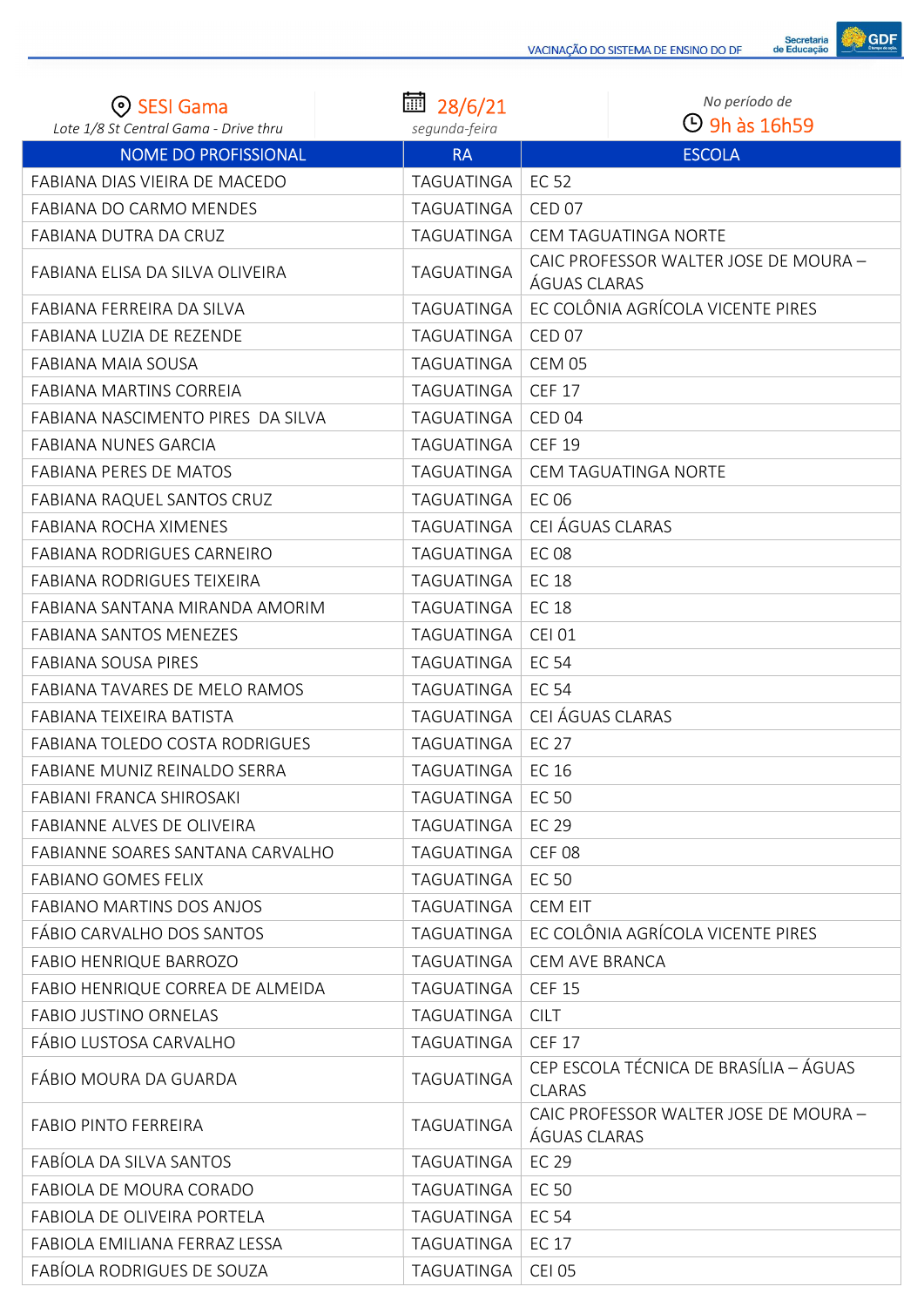

| (၈) SESI Gama                          | 圙 28/6/21         | No período de                                           |
|----------------------------------------|-------------------|---------------------------------------------------------|
| Lote 1/8 St Central Gama - Drive thru  | segunda-feira     | $\Theta$ 9h às 16h59                                    |
| <b>NOME DO PROFISSIONAL</b>            | <b>RA</b>         | <b>ESCOLA</b>                                           |
| FABÍOLA RODRIGUES DUTRA MARIANO        | TAGUATINGA        | <b>CEI 04</b>                                           |
| FABRÍCIA EÇA DE OLIVEIRA               | TAGUATINGA        | CEP ESCOLA TÉCNICA DE BRASÍLIA - ÁGUAS<br><b>CLARAS</b> |
| FABRICIA NOGUEIRA DE ALMEIDA           | TAGUATINGA        | CED <sub>04</sub>                                       |
| FÁTIMA APARECIDA VIEIRA                | TAGUATINGA        | CEM AVE BRANCA                                          |
| FATIMA BORGES DE CAMPOS                | <b>TAGUATINGA</b> | <b>EC 55</b>                                            |
| FATIMA ELISANGELA DIAS DE ARAUJO       | TAGUATINGA        | <b>EC 27</b>                                            |
| FATIMA REJANE DE MIRANDA DOS SANTOS    | TAGUATINGA        | <b>EC 18</b>                                            |
| FELIPE COSTA DOS SANTOS                | TAGUATINGA        | <b>CED 02</b>                                           |
| <b>FELIPE LEAL SOARES</b>              | TAGUATINGA        | CEM TAGUATINGA NORTE                                    |
| FELIPE MATEUS DA COSTA GONTIJO         | TAGUATINGA        | <b>CEF 05</b>                                           |
| FELIPE TEIIXEIRA FAGUNDES DE MELO      | TAGUATINGA        | <b>CEF 11</b>                                           |
| FELLIPE SOBRAL LOUREIRO                | <b>TAGUATINGA</b> | <b>CEM EIT</b>                                          |
| FENANDA NAZARET BENFICA DUARTE         | TAGUATINGA        | EC COLÔNIA AGRÍCOLA VICENTE PIRES                       |
| FERNANDA AMARAL SANTANA                | TAGUATINGA        | EC COLÔNIA AGRÍCOLA VICENTE PIRES                       |
| FERNANDA APARECIDA SIQUEIRA SANTOS     | TAGUATINGA        | <b>EC 55</b>                                            |
| FERNANDA BARROS CAPARELLI              | TAGUATINGA        | <b>CEF 05</b>                                           |
| FERNANDA BARROSO CASTRO TENTE          | TAGUATINGA        | <b>CEE 01</b>                                           |
| FERNANDA BEATRIZ OLIVEIRA BARNABÉ      | TAGUATINGA        | <b>CEI 08</b>                                           |
| FERNANDA CAROLINE DA SILVA COSTA       | TAGUATINGA        | <b>CEF 10</b>                                           |
| FERNANDA CARVALHO DE OLIVEIRA PATRIOTA | TAGUATINGA        | <b>EC 54</b>                                            |
| FERNANDA CARVALHO NUNES                | TAGUATINGA        | <b>EC 11</b>                                            |
| FERNANDA CRISTINA DE ARAUJO            | TAGUATINGA        | <b>EC 50</b>                                            |
| FERNANDA CRISTINA DE SOUZA             | TAGUATINGA        | <b>EC 50</b>                                            |
| FERNANDA DA SILVA LOPES ANDRADE        | TAGUATINGA        | CAIC PROFESSOR WALTER JOSE DE MOURA -<br>ÁGUAS CLARAS   |
| FERNANDA DE FÁTIMA PINHEIRO MOREIRA    | TAGUATINGA        | CEI ÁGUAS CLARAS                                        |
| FERNANDA DE MELO ROCHA                 | TAGUATINGA        | ESCOLA CLASSE 12 DE TAGUATINGA                          |
| FERNANDA DOS SANTOS BERNARDES          | TAGUATINGA        | <b>CEF 09</b>                                           |
| FERNANDA DRUMOND PAWLOWSKI             | TAGUATINGA        | EC 45                                                   |
| FERNANDA EUFRASIO LIMA PINTO           | TAGUATINGA        | EC 02 VICENTE PIRES                                     |
| FERNANDA FERREIRA CIRIACO              | TAGUATINGA        | <b>CEF 12</b>                                           |
| FERNANDA FERREIRA DE MELO              | TAGUATINGA        | CEI ÁGUAS CLARAS                                        |
| FERNANDA FRANCO DE LIMA                | TAGUATINGA        | <b>EC 08</b>                                            |
| FERNANDA FREIRE COUTINHO               | TAGUATINGA        | <b>CILT</b>                                             |
| FERNANDA GOMES CARVALHO                | TAGUATINGA        | EC 13                                                   |
| FERNANDA LUCILIA DE QUEIROZ            | TAGUATINGA        | EC BILÍNGUE LIBRAS E PORTUGUÊS ESCRITO                  |
| FERNANDA MARIA DA SILVA                | TAGUATINGA        | <b>CEI 04</b>                                           |
| FERNANDA MOURA DA SILVA                | TAGUATINGA        | EC BILÍNGUE LIBRAS E PORTUGUÊS ESCRITO                  |
| FERNANDA PAIVA MOURA VALENTIM          | TAGUATINGA        | EC 02 VICENTE PIRES                                     |
| FERNANDA PEDROSA DA SILVA              | TAGUATINGA        | <b>EC 55</b>                                            |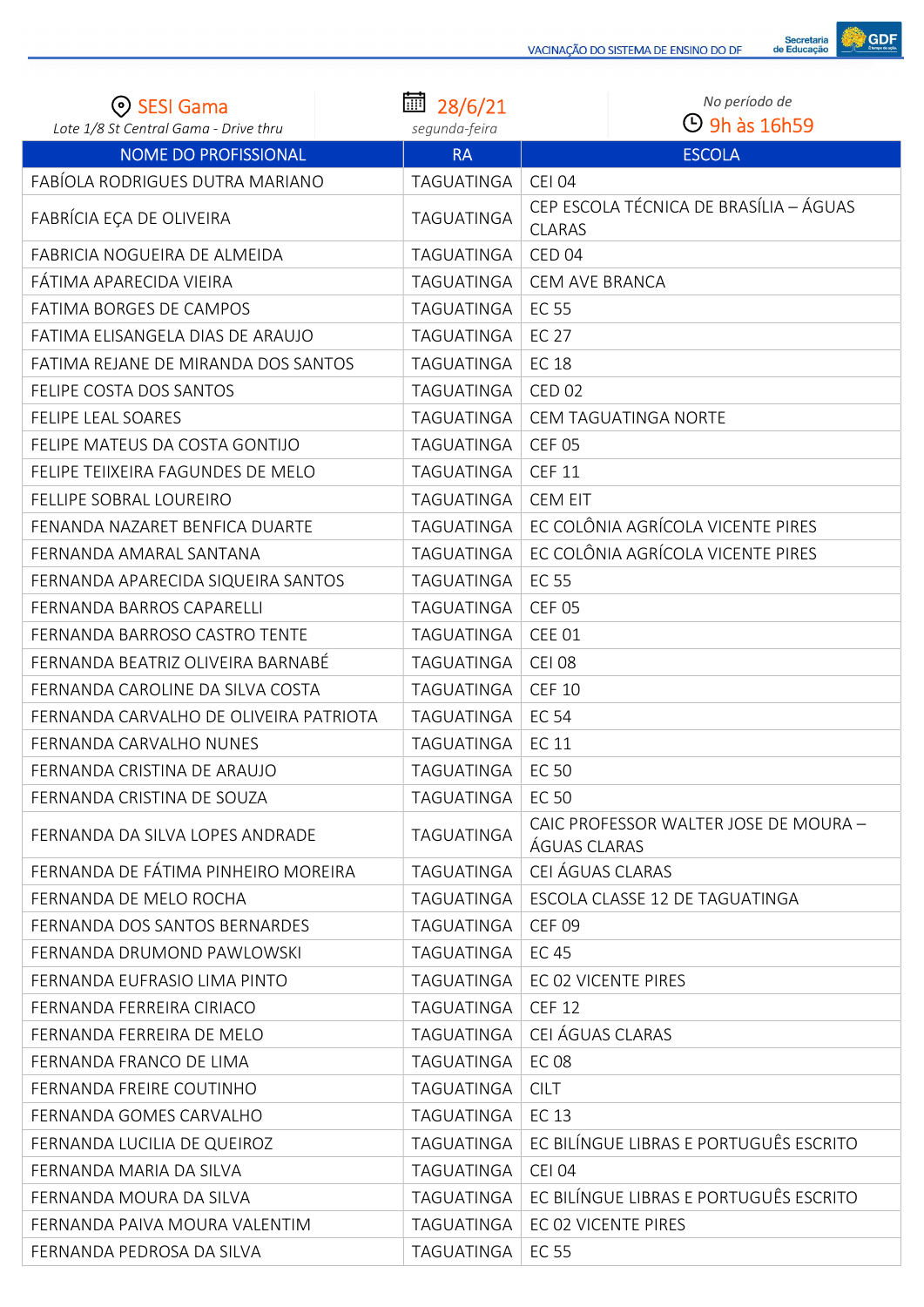

| <b>SESI Gama</b>                        | 扁<br>28/6/21      | No período de                                           |
|-----------------------------------------|-------------------|---------------------------------------------------------|
| Lote 1/8 St Central Gama - Drive thru   | segunda-feira     | $\Theta$ 9h às 16h59                                    |
| <b>NOME DO PROFISSIONAL</b>             | <b>RA</b>         | <b>ESCOLA</b>                                           |
| FERNANDA PEREIRA DE MORAIS              | TAGUATINGA        | EC ARNIQUEIRA                                           |
| FERNANDA PESSOA MUNIZ                   | TAGUATINGA        | <b>CEF 15</b>                                           |
| FERNANDA RAMOS PINA                     | TAGUATINGA        | <b>CEF 03</b>                                           |
| FERNANDA SANTOS FERREIRA DE             | TAGUATINGA        | CED <sub>04</sub>                                       |
| FERNANDA SOUSA FERNANDES                | TAGUATINGA        | EC 02 VICENTE PIRES                                     |
| FERNANDA SOUZA CRUZ DE OLIVEIRA         | TAGUATINGA        | <b>EC 54</b>                                            |
| FERNANDA SOUZA DOS SANTOS BARROS        | TAGUATINGA        | <b>CEM 03</b>                                           |
| FERNANDA TOZETTI GOMES                  | TAGUATINGA        | <b>CEF 19</b>                                           |
| FERNANDA VIANA DE ARAUJO ROCHA          | TAGUATINGA        | CEM TAGUATINGA NORTE                                    |
| FERNANDE NEVES DA SILVA                 | TAGUATINGA        | ESCOLA CLASSE 12 DE TAGUATINGA                          |
| FERNANDO ANTONIO PESSOA DE LINA         | TAGUATINGA        | <b>CEF 10</b>                                           |
| FERNANDO DE OLIVEIRA FERNANDES          | TAGUATINGA        | CEP ESCOLA TÉCNICA DE BRASÍLIA - ÁGUAS<br><b>CLARAS</b> |
| FERNANDO GIANELLI CONSTANCIO            | TAGUATINGA        | <b>EC 42</b>                                            |
| FERNANDO NORONHA ESPINOZA               | TAGUATINGA        | <b>CED 06</b>                                           |
| FERNANDO RODRIGUES DE ALMEIDA           | TAGUATINGA        | <b>CEF 19</b>                                           |
| FIÊNIA ANDREA CARLOS                    | <b>TAGUATINGA</b> | <b>CEI 04</b>                                           |
| FILOMENA DA MATA PEREIRA DA SILVA       | TAGUATINGA        | <b>CEI 08</b>                                           |
| FLAVIA APARECIDA DE SENNA RAMOS         | TAGUATINGA        | EC 16                                                   |
| FLÁVIA CEZARIO DE MOURA                 | TAGUATINGA        | <b>CEI 07</b>                                           |
| FLAVIA CHRISTIANE GONÇALVES LIMA ARAUJO | TAGUATINGA        | <b>EC41</b>                                             |
| FLÁVIA CORREIA DE SOUZA                 | TAGUATINGA        | <b>CEI 07</b>                                           |
| <b>FLAVIA CRISTINA PANIAGO</b>          | TAGUATINGA        | <b>EC 45</b>                                            |
| FLÁVIA DENOFRE DE SOUSA                 | TAGUATINGA        | <b>CEM AVE BRANCA</b>                                   |
| FLAVIA EMERENCIANA LIRA SILVA           | TAGUATINGA        | <b>CEE 01</b>                                           |
| <b>FLAVIA FELIPE INACIO</b>             | TAGUATINGA        | <b>CEM EIT</b>                                          |
| FLAVIA JAMILA DE OLIVEIRA GOMES         | TAGUATINGA        | CAIC PROFESSOR WALTER JOSE DE MOURA -<br>ÁGUAS CLARAS   |
| FLAVIA LACERDA DE AS                    | TAGUATINGA        | CEE 01                                                  |
| FLAVIA LOUREDO CARDOSO DOS REIS         | TAGUATINGA        | CAIC PROFESSOR WALTER JOSE DE MOURA -<br>ÁGUAS CLARAS   |
| FLÁVIA MARIA MARTINS                    | TAGUATINGA        | <b>EC 54</b>                                            |
| FLAVIA MARIA TOMAZ DIAS MOREIRA         | TAGUATINGA        | <b>CEF 12</b>                                           |
| FLÁVIA MONTEIRO ARAÚJO                  | TAGUATINGA        | <b>CEI 05</b>                                           |
| FLÁVIA OLIVEIRA SOUZA                   | TAGUATINGA        | <b>EC 17</b>                                            |
| <b>FLAVIA ROBERTA FERNANDES</b>         | TAGUATINGA        | <b>CEE 01</b>                                           |
| FLAVIA ROBERTA SOARES DIAS DA SILVA     | TAGUATINGA        | EC 15                                                   |
| <b>FLAVIA RODRIGUES DA SILVA</b>        | TAGUATINGA        | EC BILÍNGUE LIBRAS E PORTUGUÊS ESCRITO                  |
| FLÁVIA SANTANA DOS SANTOS               | TAGUATINGA        | <b>EC 46</b>                                            |
| FLAVIA VIVIANE DA COSTA AMANCIO         | TAGUATINGA        | <b>EC08</b>                                             |
| FLAVIANA OLIVEIRA DA SILVA              | TAGUATINGA        | <b>EC 46</b>                                            |
| FLAVIANA SORAH SILVA                    | TAGUATINGA        | <b>EC 11</b>                                            |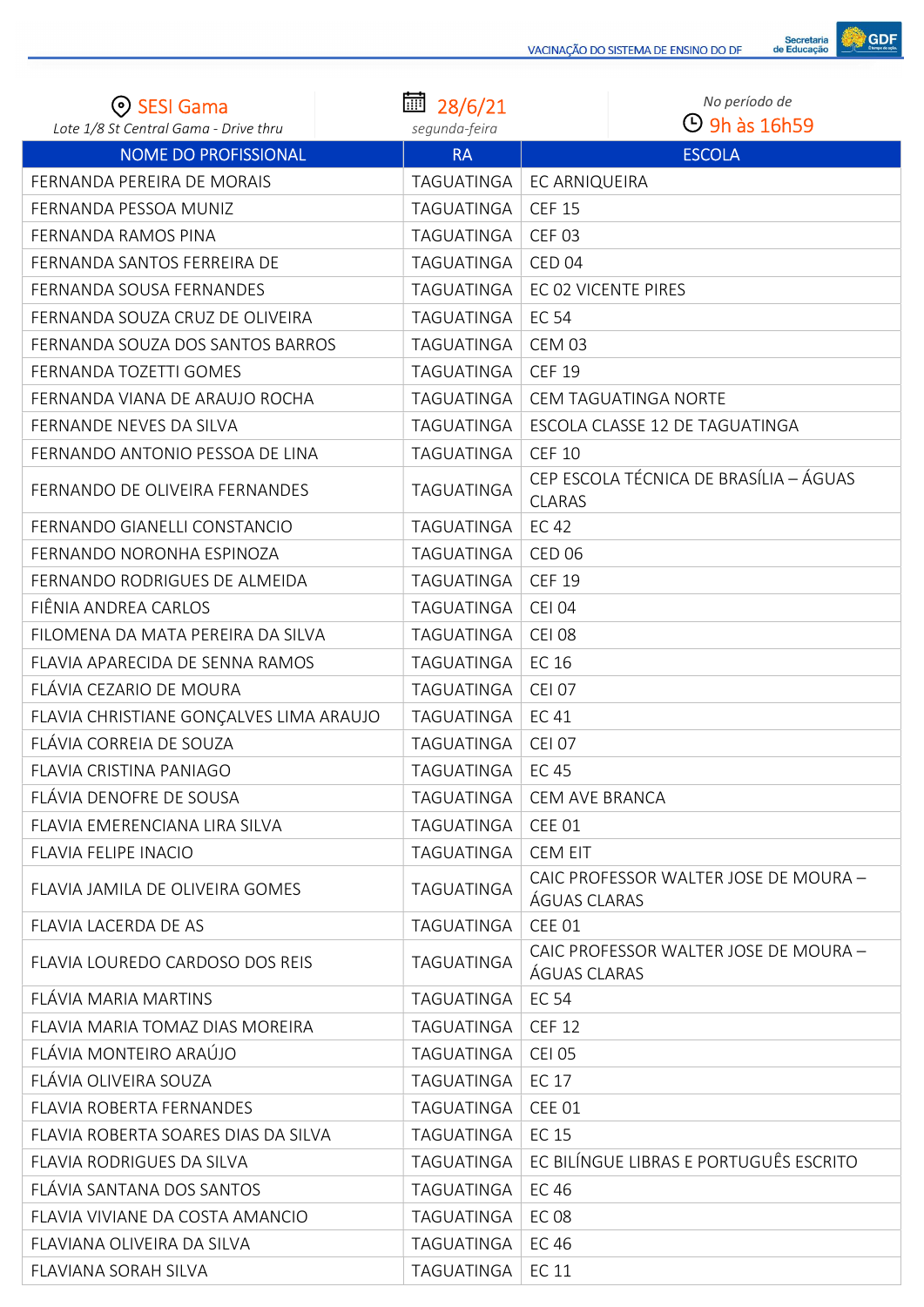

| <b>SESI Gama</b><br>Lote 1/8 St Central Gama - Drive thru | 扁<br>28/6/21<br>segunda-feira | No período de<br>$\Theta$ 9h às 16h59                   |
|-----------------------------------------------------------|-------------------------------|---------------------------------------------------------|
| <b>NOME DO PROFISSIONAL</b>                               | <b>RA</b>                     | <b>ESCOLA</b>                                           |
| <b>FLAVIANE ALVES DE SOUSA</b>                            | TAGUATINGA                    | <b>EC 45</b>                                            |
| <b>FLAVIANE ANTUNES BARROS</b>                            | TAGUATINGA                    | <b>CEI 04</b>                                           |
| FLAVIANE FERREIRA DE SOUZA                                | TAGUATINGA                    | <b>CILT</b>                                             |
| FLAVIANE GONÇALVES DA SILVA                               | TAGUATINGA                    | EC 06                                                   |
| <b>FLAVIO ALBERTO THINASSI</b>                            | TAGUATINGA                    | <b>EC 17</b>                                            |
| FLÁVIO M NUNES FELIPE                                     | TAGUATINGA                    | <b>CEF 10</b>                                           |
| FLÁVIO NERY DE CARVALHO                                   | TAGUATINGA                    | CEP ESCOLA TÉCNICA DE BRASÍLIA - ÁGUAS<br><b>CLARAS</b> |
| FLORISA NUNES DE SIQUEIRA                                 | TAGUATINGA                    | <b>CED 06</b>                                           |
| FLORIZAN PEREIRA DA SILVA                                 | TAGUATINGA                    | CAIC PROFESSOR WALTER JOSE DE MOURA -<br>ÁGUAS CLARAS   |
| FRANCELI MARTINS FONTINELE DA SILVA                       | TAGUATINGA                    | <b>EC 15</b>                                            |
| FRANCERLY CARDOSO DA CRUZ                                 | TAGUATINGA                    | <b>EC 54</b>                                            |
| FRANCICLEIDE OLIVEIRA DA SILVA                            | TAGUATINGA                    | <b>EC 27</b>                                            |
| FRANCILENE APARECIDA SAMPAIO                              | TAGUATINGA                    | <b>EC 39</b>                                            |
| FRANCILENE DE OLIVEIRA NUNES                              | TAGUATINGA                    | <b>CEF 19</b>                                           |
| FRANCILENE EVANGELISTA DA SILVA                           | TAGUATINGA                    | CED <sub>04</sub>                                       |
| FRANCILENE LOPES DA SILVA                                 | TAGUATINGA                    | <b>CEF 12</b>                                           |
| FRANCILENE SILVA ARAUJO                                   | TAGUATINGA                    | <b>EC 11</b>                                            |
| FRANCIMAR NUNES SILVA                                     | TAGUATINGA                    | CED <sub>04</sub>                                       |
| FRANCINEIDE DE ALMEIDA FELINTO                            | TAGUATINGA                    | <b>EC 55</b>                                            |
| FRANCINEIDE NOGUEIRA DE SOUSA                             | TAGUATINGA                    | <b>EC 55</b>                                            |
| FRANCINEIDE PEREIRA DA SILVA                              | TAGUATINGA                    | <b>CEI 03</b>                                           |
| FRANCINETE RIBEIRO DA SILVA                               | TAGUATINGA                    | CEI ÁGUAS CLARAS                                        |
| FRANCINEUDO PEREIRA LIMA                                  | TAGUATINGA                    | CEM AVE BRANCA                                          |
| FRANCINEUSA MARIA BALIZA                                  | TAGUATINGA                    | EC BILÍNGUE LIBRAS E PORTUGUÊS ESCRITO                  |
| FRANCISCA ANGELINA DO AMARAL SOUZA                        | TAGUATINGA                    | CEF VILA AREAL - ÁGUAS CLARAS                           |
| FRANCISCA CÉLIA ALVES DOS SANTOS                          | TAGUATINGA                    | <b>CEM 03</b>                                           |
| FRANCISCA DAS CHAGAS FERREIRA SILVA                       | TAGUATINGA                    | <b>EC 18</b>                                            |
| FRANCISCA DATAGNAN OLIVEIRA LIMA<br><b>MOREIRA</b>        | TAGUATINGA                    | <b>CEF 16</b>                                           |
| FRANCISCA DE OLIVEIRA SANTOS                              | TAGUATINGA                    | CEM AVE BRANCA                                          |
| FRANCISCA DE SOUSA                                        | TAGUATINGA                    | CEP ESCOLA TÉCNICA DE BRASÍLIA - ÁGUAS<br><b>CLARAS</b> |